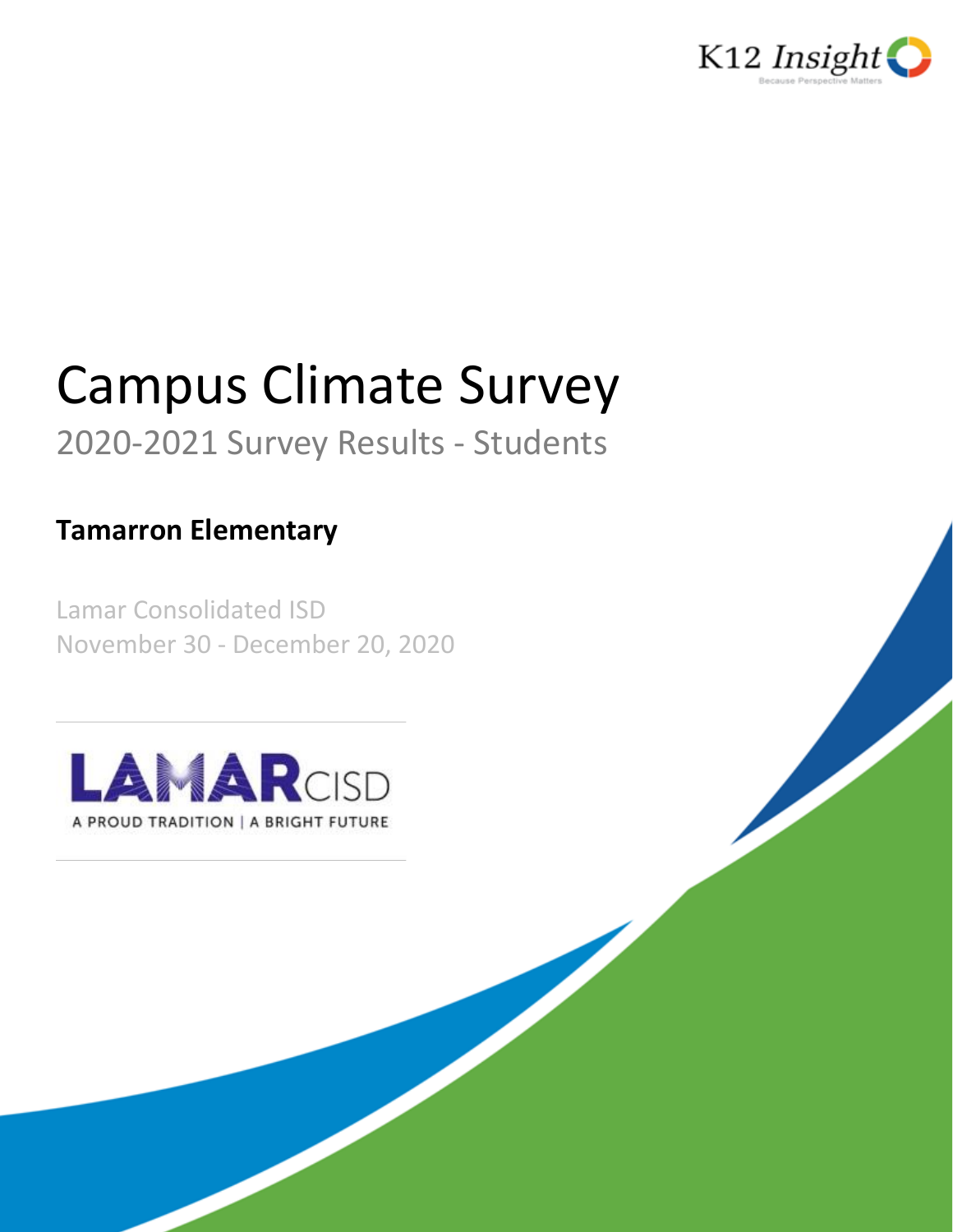| Students receive grades of A, B, C, D or F to report the quality of their work. What grade would you give the<br>overall quality of your school? On this scale, A represents outstanding, C is average and F is failing. |     |               |          |                |     |               |
|--------------------------------------------------------------------------------------------------------------------------------------------------------------------------------------------------------------------------|-----|---------------|----------|----------------|-----|---------------|
| <b>Responses</b>                                                                                                                                                                                                         |     |               |          | Count          |     | $\frac{0}{0}$ |
| A                                                                                                                                                                                                                        |     |               |          | 27             |     | 56%           |
| B                                                                                                                                                                                                                        |     |               |          | 14             |     | 29%           |
| $\overline{\mathsf{C}}$                                                                                                                                                                                                  |     |               |          | 6              |     | 13%           |
| D                                                                                                                                                                                                                        |     |               |          |                |     | 2%            |
| F                                                                                                                                                                                                                        |     |               |          | $\overline{0}$ |     | 0%            |
| <b>Total Responses</b>                                                                                                                                                                                                   |     |               |          | 48             |     |               |
|                                                                                                                                                                                                                          | 56% |               |          | 29%            | 13% | $(N = 48)$    |
| $0\%$                                                                                                                                                                                                                    | 20% | 40%<br>в<br>А | 60%<br>c | 80%<br>F<br>D  |     | 100%          |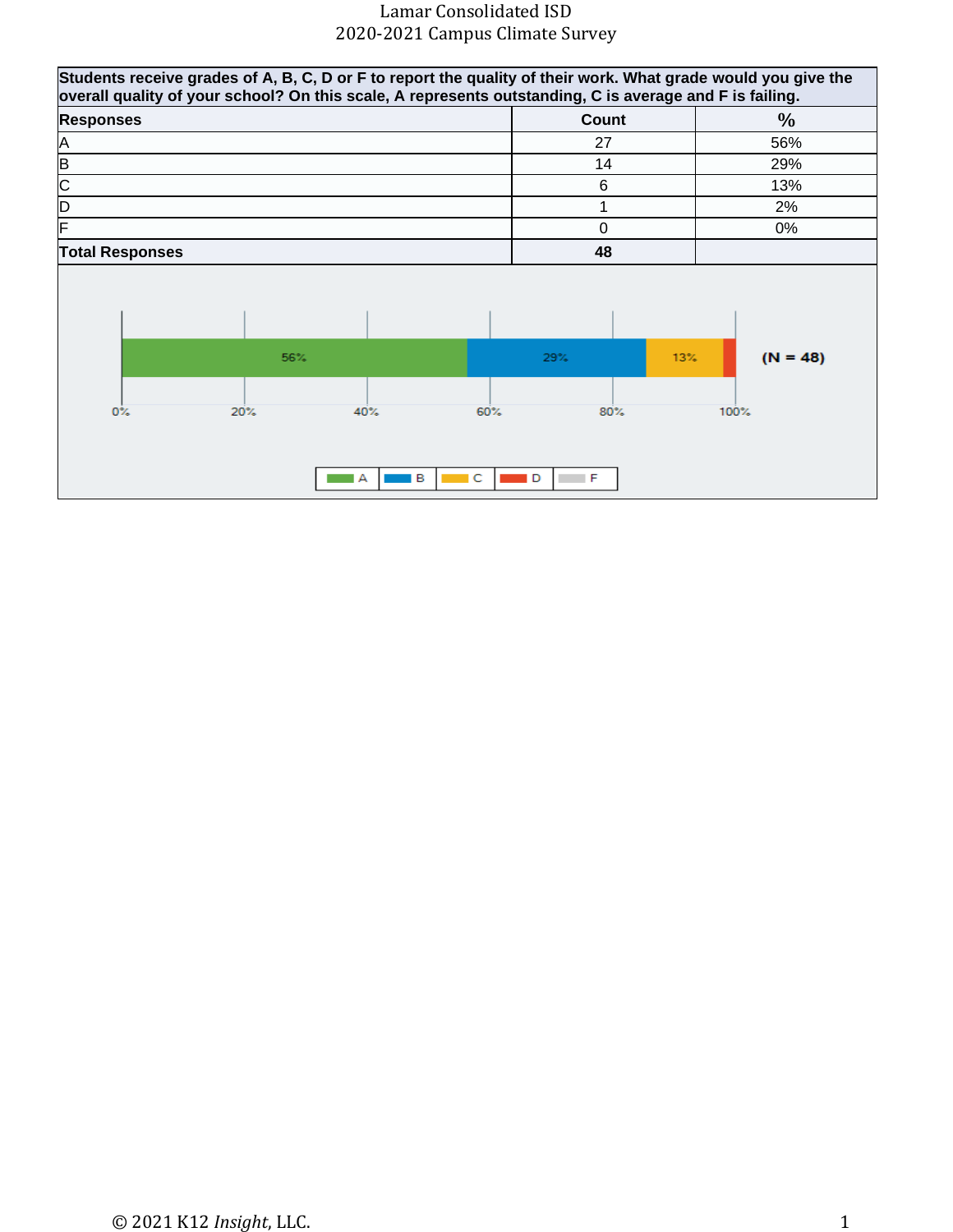| Overall, how would you rate how Lamar CISD handled the COVID-19 pandemic for the 2020-2021 school year? |                  |                     |             |       |            |
|---------------------------------------------------------------------------------------------------------|------------------|---------------------|-------------|-------|------------|
| <b>Responses</b>                                                                                        |                  | Count               |             |       | %          |
| Excellent                                                                                               |                  | 26                  |             |       | 54%        |
| Good                                                                                                    |                  | 13                  |             |       | 27%        |
| Fair                                                                                                    |                  | 6                   |             |       | 13%        |
| Poor                                                                                                    |                  | 3                   |             |       | 6%         |
| <b>Total Responses</b>                                                                                  |                  | 48                  |             |       |            |
| 54%                                                                                                     |                  | 27%                 | 13%         | $6\%$ | $(N = 48)$ |
| $0\%$<br>20%                                                                                            | 40%<br>Excellent | 60%<br>Fair<br>Good | 80%<br>Poor | 100%  |            |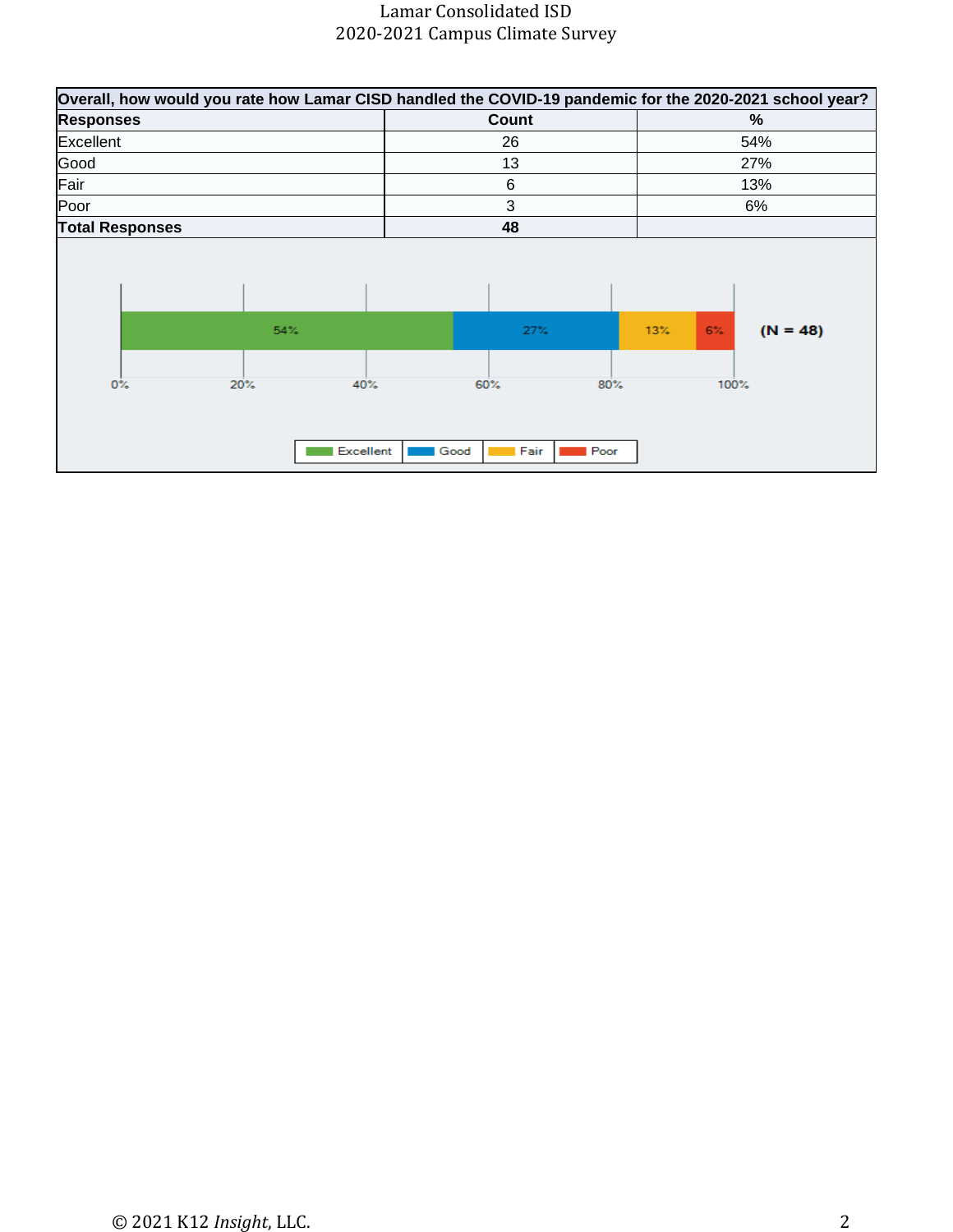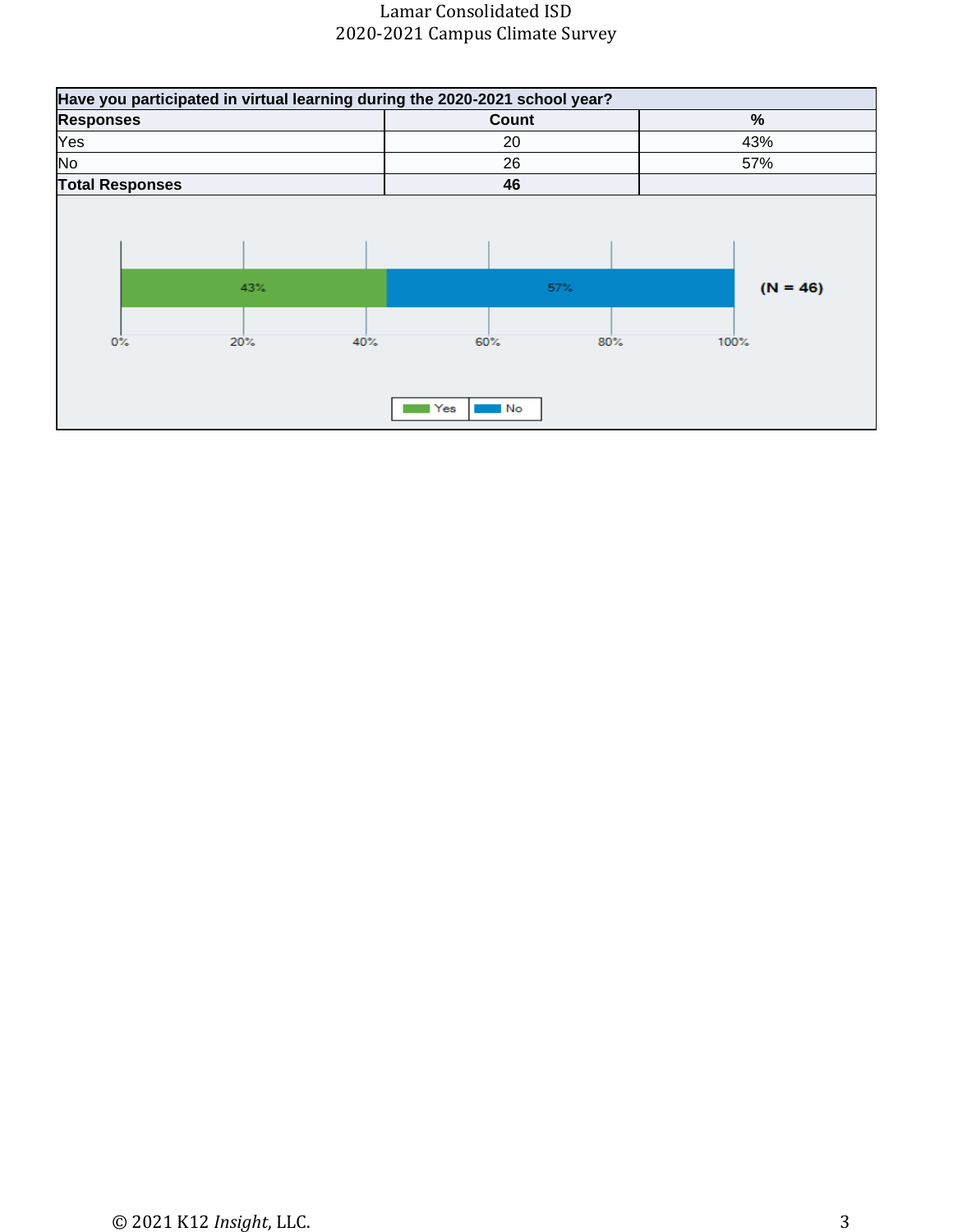|     | <b>Overall Preparation for Virtual Learning</b>                                                         |                          |     |                |                 |                |                                         |
|-----|---------------------------------------------------------------------------------------------------------|--------------------------|-----|----------------|-----------------|----------------|-----------------------------------------|
|     | How strongly do you agree or disagree with the following statements?                                    |                          |     |                |                 |                |                                         |
|     |                                                                                                         | <b>Strongly</b><br>Agree |     | Agree Disagree | <b>Strongly</b> | Don't          | Total<br><b>Disagree Know Responses</b> |
| (a) | The overall process for virtual learning was clearly                                                    | 9                        | 10  | 0              | 0               | 1              | 20                                      |
|     | explained.                                                                                              | 45%                      | 50% | 0%             | 0%              | 5%             |                                         |
| (b) | Course expectations were clearly explained.                                                             | 10                       | 10  | 0              | 0               | 0              | 20                                      |
|     |                                                                                                         | 50%                      | 50% | 0%             | 0%              | 0%             |                                         |
| (c) | Criteria for grading assignments were clearly explained.                                                | 7                        | 8   | 1              | 0               | 3              | 19                                      |
|     |                                                                                                         |                          | 42% | 5%             | 0%              | 16%            |                                         |
| (d) | I feel comfortable using educational technology (e.g.,<br>Microsoft Office, Canvas, Learning Management | 11                       | 6   | 1              | $\overline{0}$  | $\overline{2}$ | 20                                      |
|     | Systems, etc.).                                                                                         | 55%                      | 30% | 5%             | 0%              | 10%            |                                         |
| (e) | My teacher was prepared                                                                                 | 14                       | 5   | 0              | 0               | 1              | 20                                      |
|     |                                                                                                         | 70%                      | 25% | 0%             | 0%              | 5%             |                                         |
| (f) | My teacher provided individual attention and support.                                                   | 13                       | 6   | 0              | $\overline{0}$  | 0              | 19                                      |
|     |                                                                                                         | 68%                      | 32% | 0%             | 0%              | 0%             |                                         |
| (g) | My teacher was available when I had questions.                                                          | 14                       | 6   | 0              | 0               | 0              | 20                                      |
|     |                                                                                                         | 70%                      | 30% | 0%             | 0%              | 0%             |                                         |
| (h) | I was engaged in my courses.                                                                            | 8                        | 8   | 1              | 0               | 3              | 20                                      |
|     |                                                                                                         | 40%                      | 40% | 5%             | 0%              | 15%            |                                         |
| (i) | My teacher was engaged in the courses.                                                                  | 13                       | 4   | 0              | $\overline{0}$  | 3              | 20                                      |
|     |                                                                                                         | 65%                      | 20% | 0%             | 0%              | 15%            |                                         |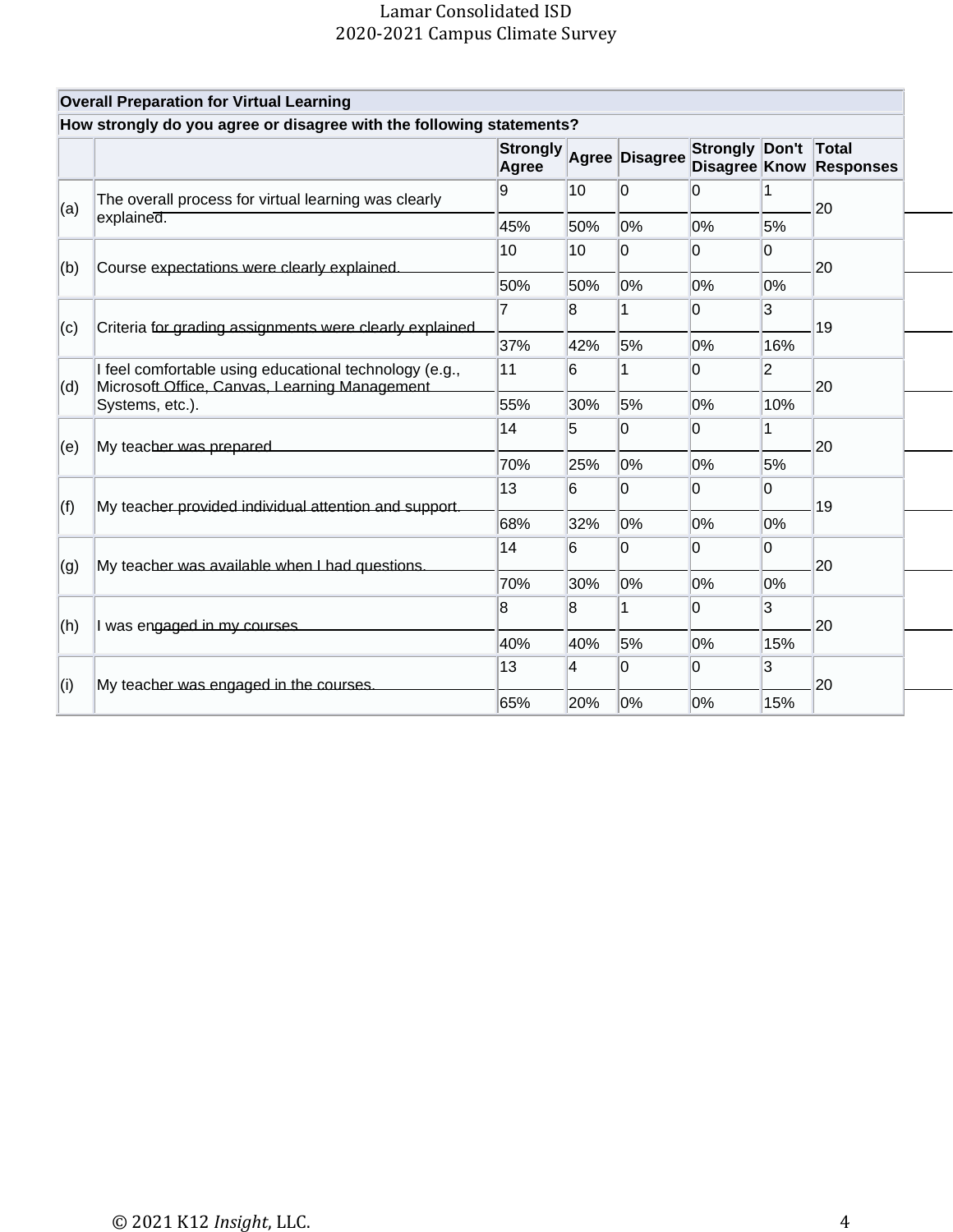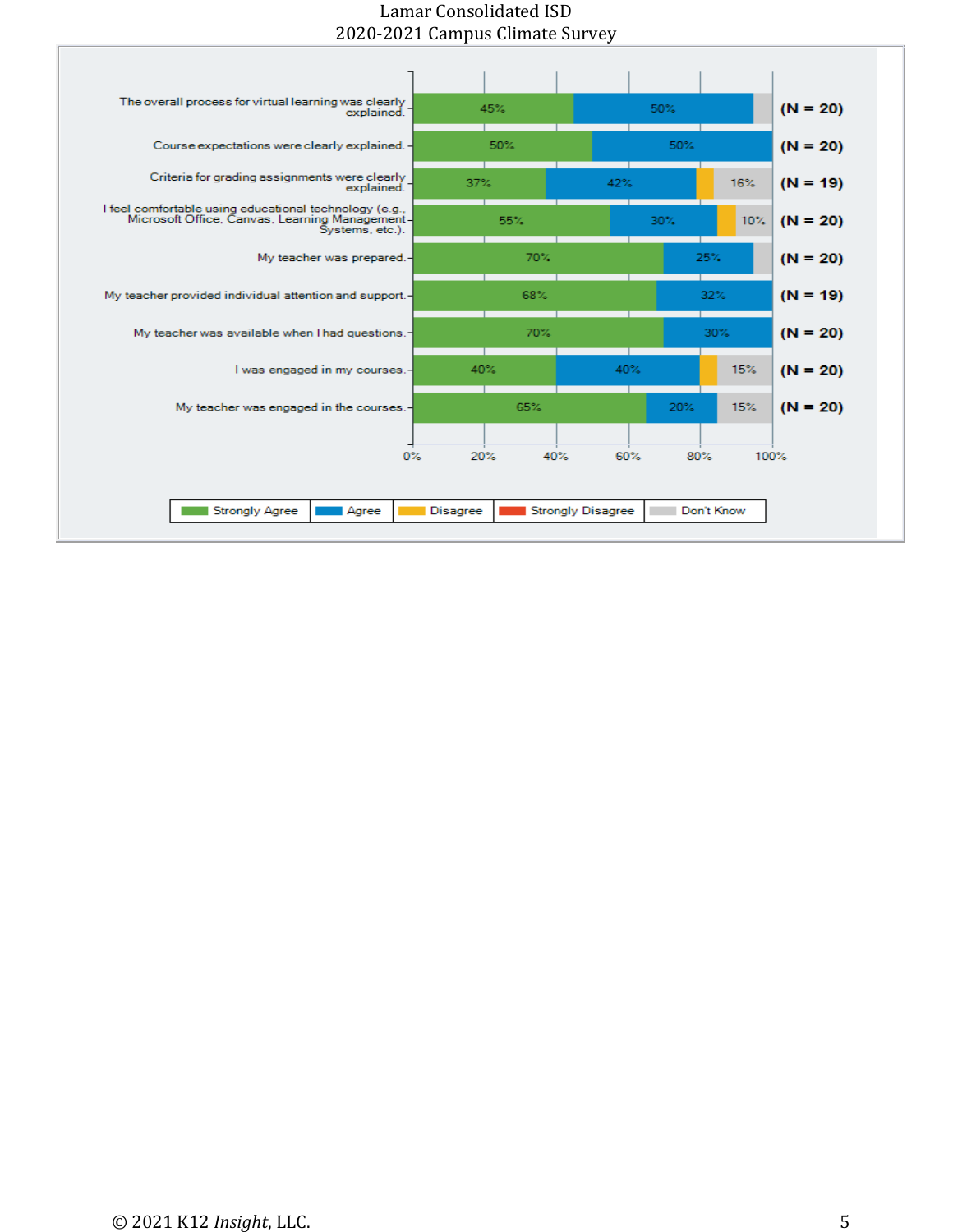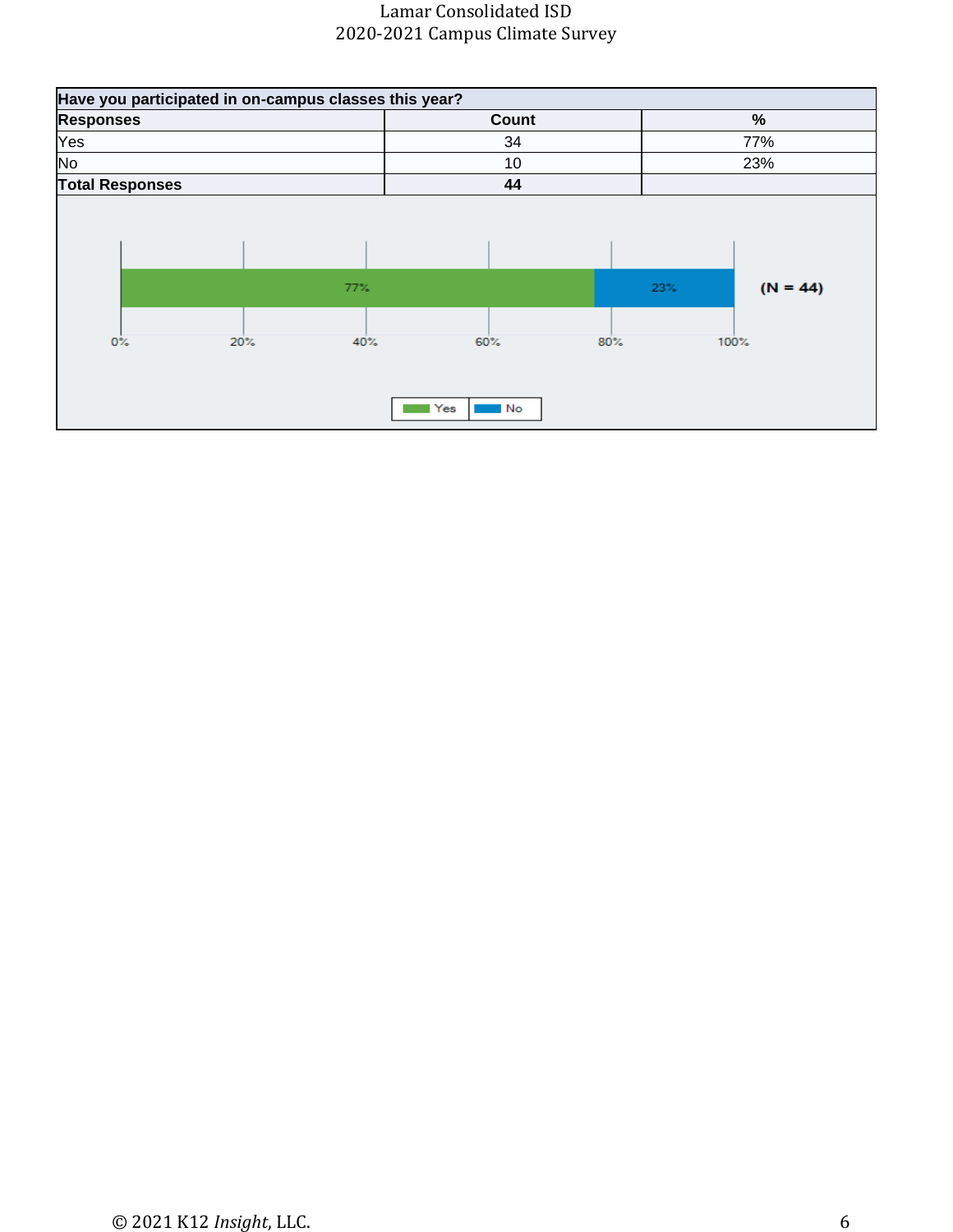| <b>Overall Preparation for On-Campus Classes</b>                           |                                                                                                 |                                                                                                       |                                                                                                |                                               |                                                    |                                                               |
|----------------------------------------------------------------------------|-------------------------------------------------------------------------------------------------|-------------------------------------------------------------------------------------------------------|------------------------------------------------------------------------------------------------|-----------------------------------------------|----------------------------------------------------|---------------------------------------------------------------|
|                                                                            |                                                                                                 |                                                                                                       |                                                                                                |                                               |                                                    |                                                               |
|                                                                            | Agree                                                                                           |                                                                                                       |                                                                                                |                                               |                                                    | <b>Responses</b>                                              |
|                                                                            | 13                                                                                              | 14                                                                                                    | $\overline{2}$                                                                                 |                                               | 2                                                  | 32                                                            |
|                                                                            | 41%                                                                                             | 44%                                                                                                   | 6%                                                                                             | 3%                                            | 6%                                                 |                                                               |
|                                                                            | 11                                                                                              | 14                                                                                                    | 2                                                                                              | $\overline{2}$                                | 4                                                  | 33                                                            |
|                                                                            | 33%                                                                                             | 42%                                                                                                   | 6%                                                                                             | 6%                                            | 12%                                                |                                                               |
|                                                                            | 13                                                                                              | 12                                                                                                    | 1                                                                                              | $\overline{2}$                                | 5                                                  | 33                                                            |
|                                                                            | 39%                                                                                             | 36%                                                                                                   | 3%                                                                                             | 6%                                            | 15%                                                |                                                               |
| My school has made the necessary updates to health and<br>safety measures. |                                                                                                 |                                                                                                       | 44%                                                                                            | $6\%$                                         |                                                    | $(N = 32)$                                                    |
| I am engaged in my classes.-                                               |                                                                                                 |                                                                                                       |                                                                                                |                                               |                                                    | $(N = 33)$                                                    |
| My teacher is available when I need him/her. -                             |                                                                                                 |                                                                                                       |                                                                                                | 6%                                            |                                                    | $(N = 33)$                                                    |
| 0%                                                                         |                                                                                                 |                                                                                                       |                                                                                                |                                               |                                                    |                                                               |
|                                                                            |                                                                                                 |                                                                                                       |                                                                                                |                                               |                                                    |                                                               |
| <b>Strongly Agree</b><br>Agree                                             |                                                                                                 |                                                                                                       |                                                                                                |                                               |                                                    |                                                               |
|                                                                            | safety measures.<br>I am engaged in my classes.<br>My teacher is available when I need him/her. | My school has made the necessary updates to health and<br>41%<br>33%<br>39%<br>20%<br><b>Disagree</b> | How strongly do you agree or disagree with the following statements?<br><b>Strongly</b><br>40% | 42%<br>36%<br>60%<br><b>Strongly Disagree</b> | Agree Disagree<br>6%62<br>15%<br>80%<br>Don't Know | Strongly Don't Total<br>Disagree Know<br>$6\%$<br>12%<br>100% |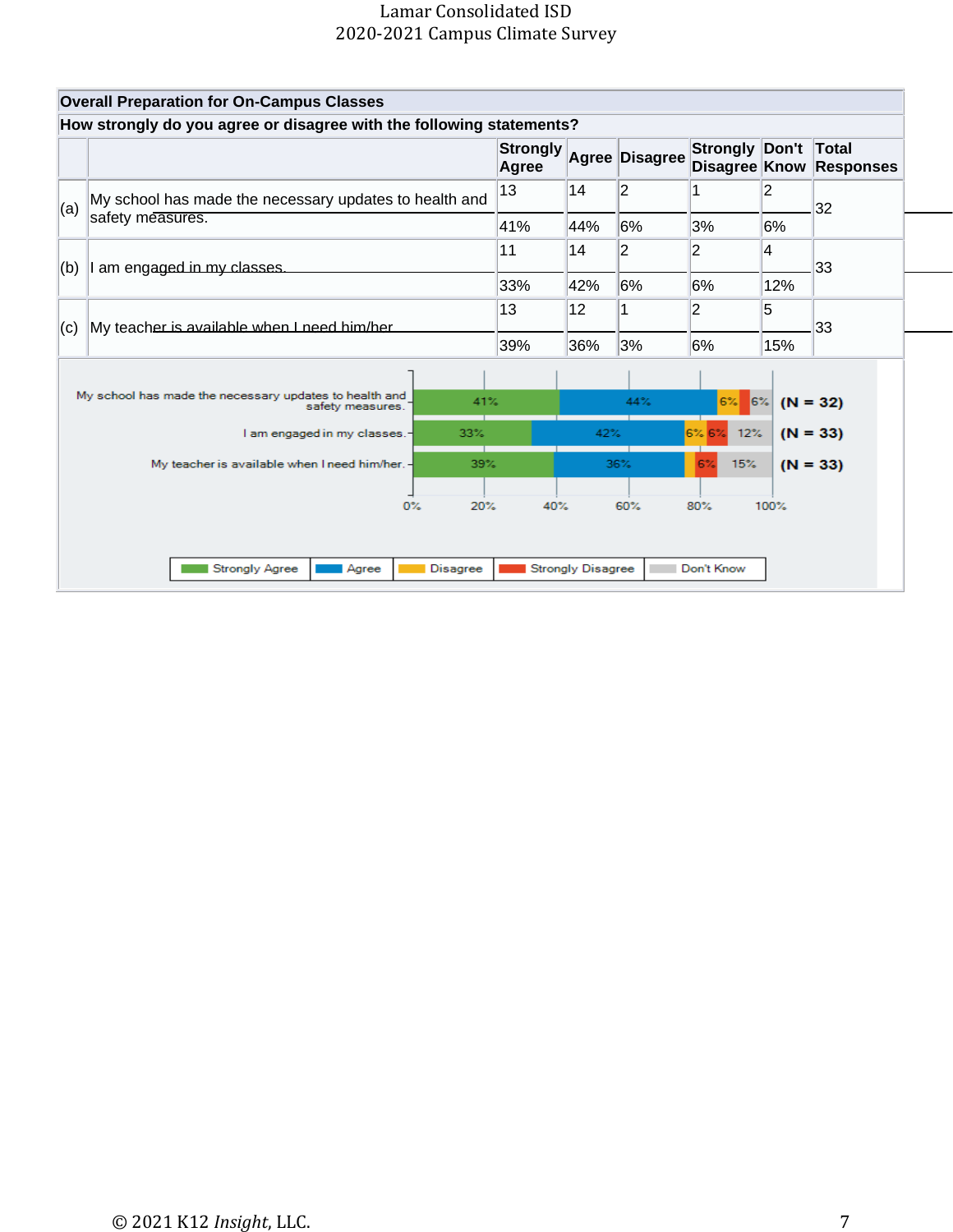|     |                                                                          | <b>Strongly</b><br>Agree |     | <b>Agree Disagree</b> | Strongly Don't |                | Total<br><b>Disagree Know Responses</b> |
|-----|--------------------------------------------------------------------------|--------------------------|-----|-----------------------|----------------|----------------|-----------------------------------------|
| (a) | My teachers tell me what I need to know to do well in                    | 27                       | 13  | 4                     | 3              | 1              | 48                                      |
|     | school.                                                                  | 56%                      | 27% | 8%                    | 6%             | 2%             |                                         |
| (b) | I am challenged by the work at school.                                   | 18                       | 16  | 7                     | 3              | $\overline{2}$ | 46                                      |
|     |                                                                          | 39%                      | 35% | 15%                   | 7%             | 4%             |                                         |
| (c) | I have to work hard to make good grades.                                 | 29                       | 12  | 3                     | 1              | $\overline{2}$ | 47                                      |
|     |                                                                          | 62%                      | 26% | 6%                    | 2%             | 4%             |                                         |
| (d) | I try to do my best in school every day.                                 | 31                       | 12  | $\overline{2}$        | 0              | 1              | 46                                      |
|     |                                                                          | 67%                      | 26% | 4%                    | 0%             | 2%             |                                         |
| (e) | My teachers show me how our lessons relate to life<br>outside of school. | 12                       | 21  | $\overline{7}$        | 5              | $\overline{2}$ | 47                                      |
|     |                                                                          | 26%                      | 45% | 15%                   | 11%            | 4%             |                                         |
| (f) | The tests and quizzes match the instruction I receive.                   | 19                       | 21  | $\overline{2}$        | 3              | $\overline{2}$ | 47                                      |
|     |                                                                          | 40%                      | 45% | 4%                    | 6%             | 4%             |                                         |
| (g) | My teachers give me extra help when I need it.                           | 19                       | 16  | 5                     | 4              | $\overline{2}$ | 46                                      |
|     |                                                                          | 41%                      | 35% | 11%                   | 9%             | 4%             |                                         |
| (h) | My teachers tell me how well I do on my assignments                      | 18                       | 15  | 6                     | $\overline{2}$ | 5              | 46                                      |
|     | land tests.                                                              | 39%                      | 33% | 13%                   | 4%             | 11%            |                                         |
|     | The courses and activities offered at school are                         | 21                       | 15  | 3                     | 1              | 5              | 45                                      |
| (i) | interesting.                                                             | 47%                      | 33% | 7%                    | 2%             | 11%            |                                         |
| (j) | An adult at school tells me what I need to do to move to                 | 18                       | 13  | 4                     | $\overline{2}$ | 10             | 47                                      |
|     | the next grade or to graduate.                                           | 38%                      | 28% | 9%                    | 4%             | 21%            |                                         |

F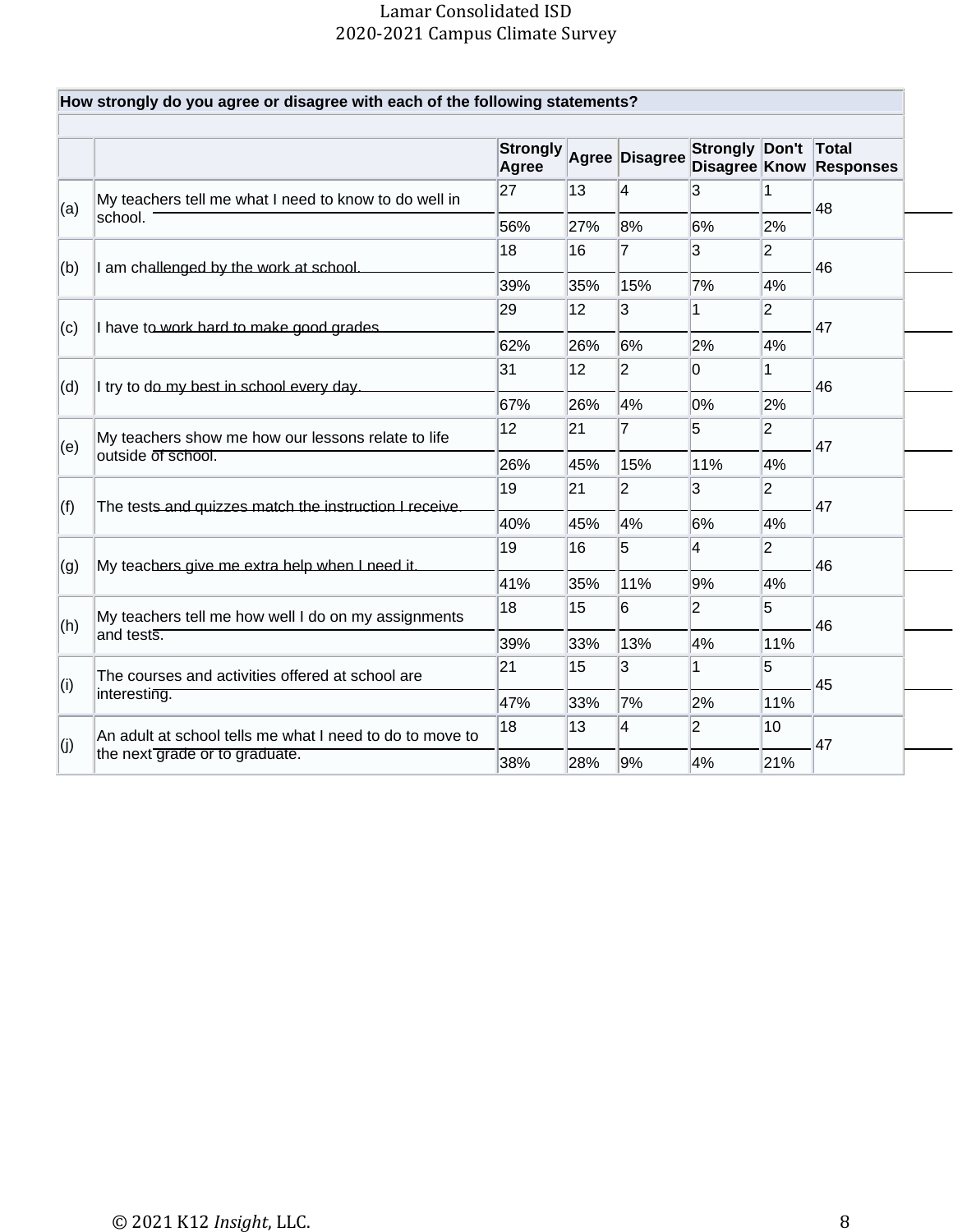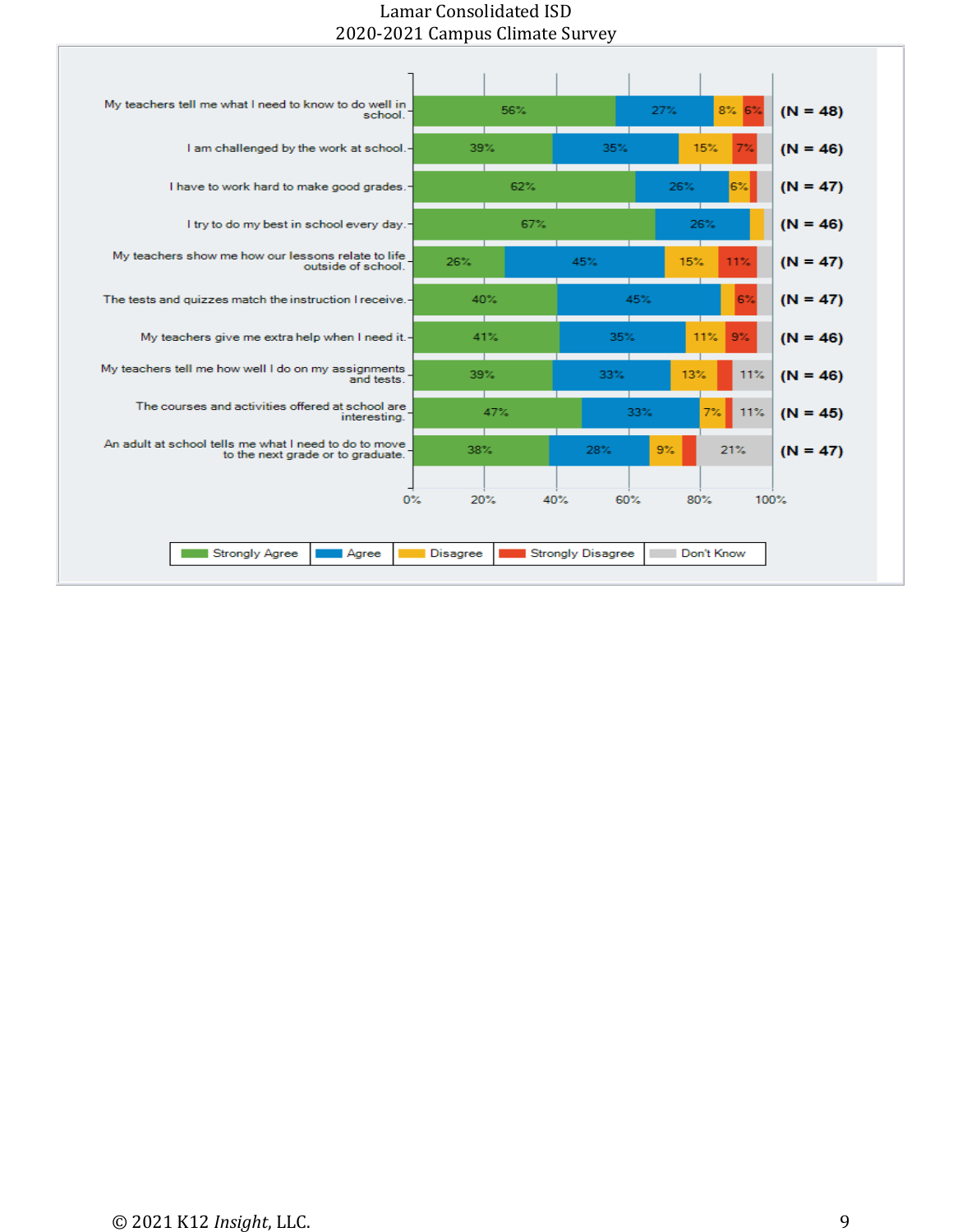|     | How strongly do you agree or disagree with each of the following statements? |                          |     |                |                |     |                                         |
|-----|------------------------------------------------------------------------------|--------------------------|-----|----------------|----------------|-----|-----------------------------------------|
|     |                                                                              | <b>Strongly</b><br>Agree |     | Agree Disagree | Strongly Don't |     | Total<br><b>Disagree Know Responses</b> |
|     |                                                                              | 20                       | 19  | 3              | 1              | 4   |                                         |
| (a) | I am proud to go to this school.                                             | 43%                      | 40% | 6%             | 2%             | 9%  | 47                                      |
| (b) | I have good friends at this school                                           | 24                       | 9   | 6              | 1              | 6   | 46                                      |
|     |                                                                              | 52%                      | 20% | 13%            | 2%             | 13% |                                         |
| (c) | There is a teacher, counselor, or other staff member I can                   | 21                       | 16  | $\overline{2}$ | $\overline{2}$ | 5   | 46                                      |
|     | talk to about school problems.                                               | 46%                      | 35% | 4%             | 4%             | 11% |                                         |
| (d) | There is a teacher, counselor, or other staff member I can                   | 20                       | 10  | 4              | 6              | 6   | 46                                      |
|     | talk to about personal problems.                                             | 43%                      | 22% | 9%             | 13%            | 13% |                                         |
| (e) | There is a teacher, counselor, or other staff member I can                   | 16                       | 13  | 5              | 3              | g   | 46                                      |
|     | talk to about technology problems.                                           | 35%                      | 28% | 11%            | 7%             | 20% |                                         |
| (f) | Teachers and staff treat students fairly regardless of their                 | 27                       | 10  | 4              | 0              | 5   | 46                                      |
|     | backgrounds and differences.                                                 | 59%                      | 22% | 9%             | 0%             | 11% |                                         |
| (g) | I feel encouraged by my teachers to do the best I can in                     | 24                       | 10  | 6              | $\overline{2}$ | 4   | 46                                      |
|     | school.                                                                      | 52%                      | 22% | 13%            | 4%             | 9%  |                                         |
| (h) | I am praised for doing good work at this school.                             | 14                       | 17  | 4              | 3              | 8   | 46                                      |
|     |                                                                              | 30%                      | 37% | 9%             | 7%             | 17% |                                         |
| (i) | I have never considered dropping out of school.                              | 22                       | 10  | 3              | 3              | 8   | 46                                      |
|     |                                                                              | 48%                      | 22% | 7%             | 7%             | 17% |                                         |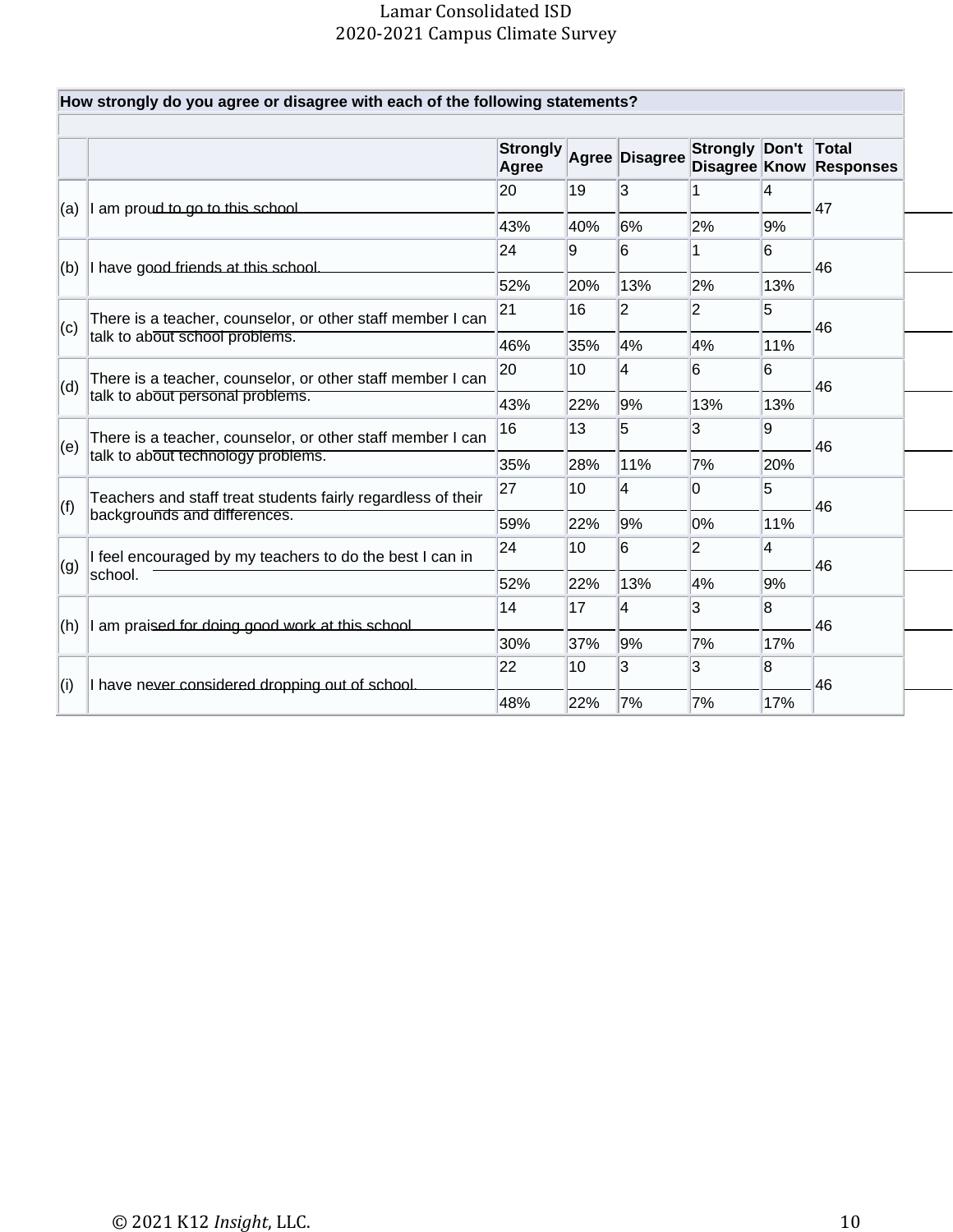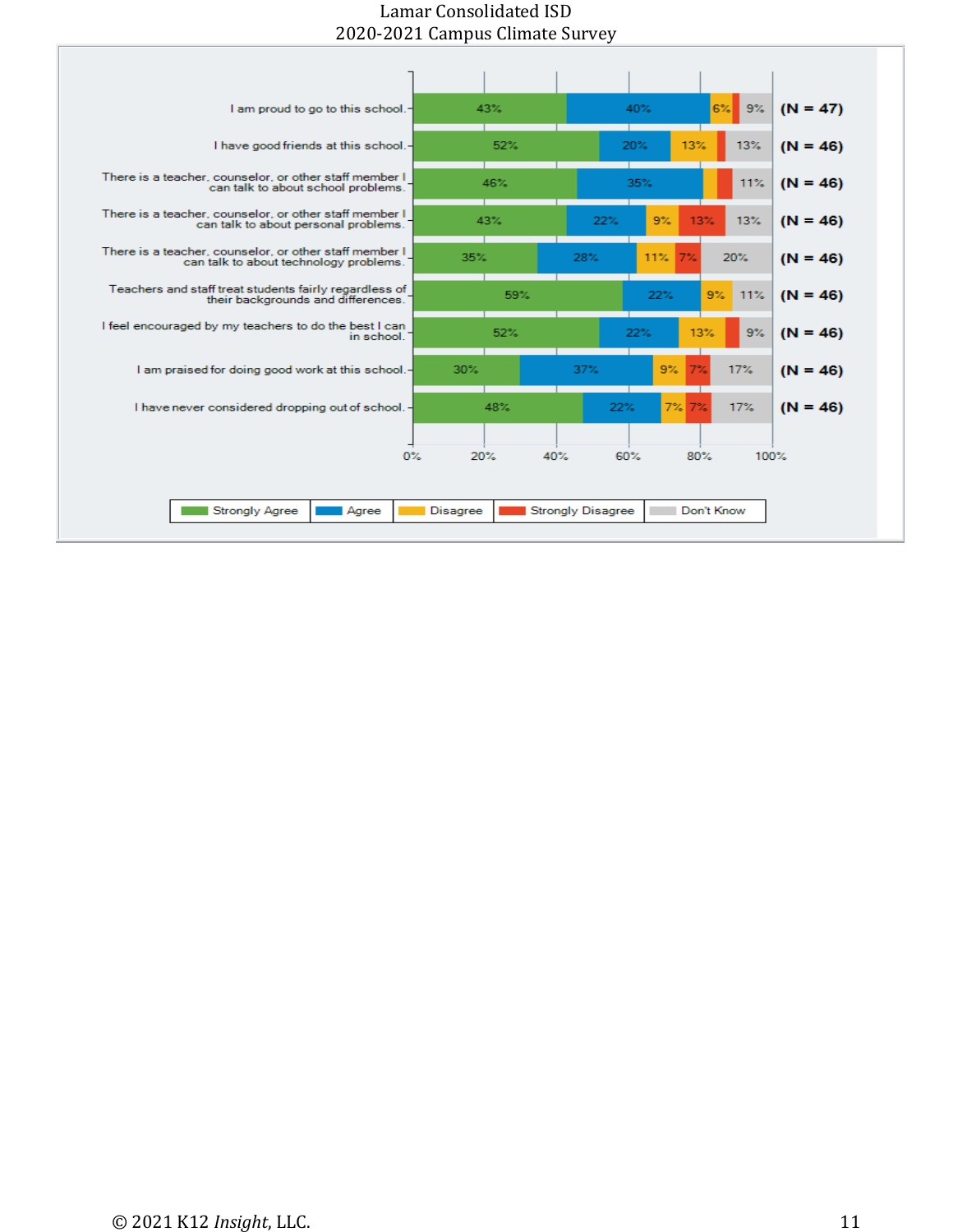| (a) |                                                        |     | <b>Strongly</b><br>Agree |     | Agree Disagree | Strongly Don't<br>Disagree Know |      | Total<br><b>Responses</b> |
|-----|--------------------------------------------------------|-----|--------------------------|-----|----------------|---------------------------------|------|---------------------------|
|     | I receive support that addresses my individual needs.  |     | 8                        | 19  | 4              | 4                               | 11   | 46                        |
|     |                                                        |     | 17%                      | 41% | 9%             | 9%                              | 24%  |                           |
| (b) | My teacher(s) is/are available when needed.            |     | 20                       | 16  | 4              | 1                               | 6    | 47                        |
|     |                                                        |     | 43%                      | 34% | 9%             | 2%                              | 13%  |                           |
| (c) | I adapt to changes easily.                             |     | 16                       | 17  | 6              | 1                               | 6    | 46                        |
|     |                                                        |     | 35%                      | 37% | 13%            | 2%                              | 13%  |                           |
| (d) | I handle frustrations well.                            | 10  | 13                       | 3   | 10             | 10 <sup>1</sup>                 | 46   |                           |
|     |                                                        |     | 22%                      | 28% | 7%             | 22%                             | 22%  |                           |
| (e) | I can complete all my assignments in a timely manner.  |     | 14                       | 17  | 7              | $\overline{4}$                  | 6    | 48                        |
|     |                                                        |     | 29%                      | 35% | 15%            | 8%                              | 13%  |                           |
|     |                                                        |     |                          |     |                |                                 |      |                           |
|     | I receive support that addresses my individual needs.- | 17% | 41%                      |     | 9%<br>$9\%$    | 24%                             |      | $(N = 46)$                |
|     | My teacher(s) is/are available when needed.-           | 43% |                          |     | 34%            | 9%<br>13%                       |      | $(N = 47)$                |
|     | I adapt to changes easily.-                            | 35% |                          | 37% |                | 13%<br>13%                      |      | $(N = 46)$                |
|     | I handle frustrations well.-                           | 22% | 28%                      | 7%  | 22%            | 22%                             |      | $(N = 46)$                |
|     | I can complete all my assignments in a timely manner.- | 29% |                          | 35% | 15%            | 8%<br>13%                       |      | $(N = 48)$                |
|     |                                                        |     |                          |     |                |                                 |      |                           |
|     | 0%                                                     | 20% | 40%                      |     | 60%            | 80%                             | 100% |                           |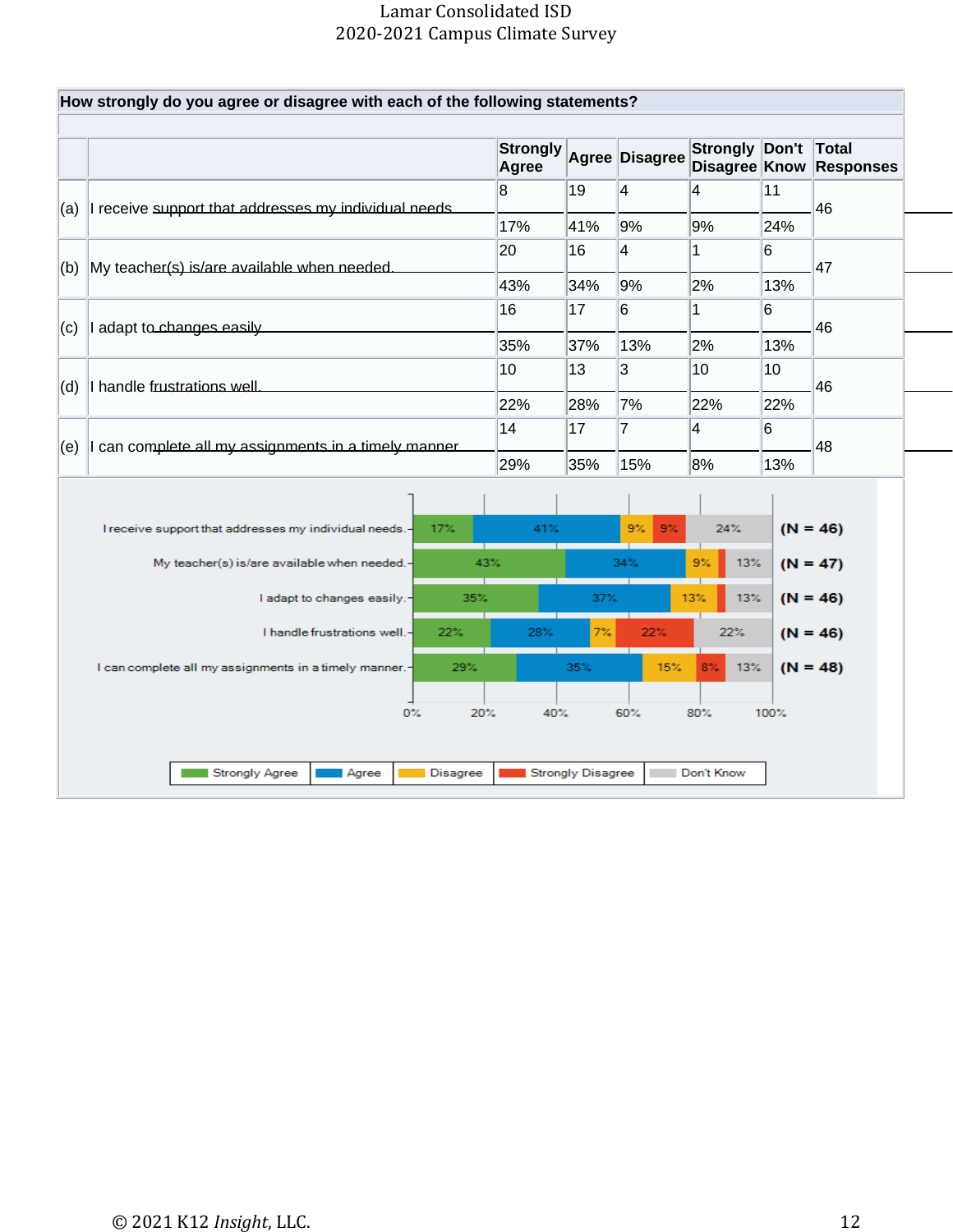|                                                                                                                             | <b>Strongly</b><br>Agree |        | Agree Disagree | Strongly Don't Total |       | <b>Disagree Know Responses</b> |
|-----------------------------------------------------------------------------------------------------------------------------|--------------------------|--------|----------------|----------------------|-------|--------------------------------|
| A principal, teacher, guidance counselor, or college &<br>career facilitator has given me advice on how to apply for<br>(a) | 0                        | 10     | 10             |                      |       |                                |
| scholarships.                                                                                                               | 0%                       | 10%    | 0%             | 0%                   | $0\%$ |                                |
| A principal, teacher, guidance counselor, or college &<br>career facilitator has given me advice on how to get into<br>(b)  | 0                        | 0      | 10             |                      |       |                                |
| college or workforce development programs.                                                                                  | $0\%$                    | $ 0\%$ | $0\%$          | $0\%$                | $0\%$ |                                |
| A principal, teacher, guidance counselor, or college &<br>career facilitator has explored post-high school career<br>(c)    | 0                        | 0      | ۱O             |                      |       |                                |
| and education paths with me.                                                                                                | 0%                       | 0%     | $0\%$          | 0%                   | $0\%$ |                                |

There were no responses to this question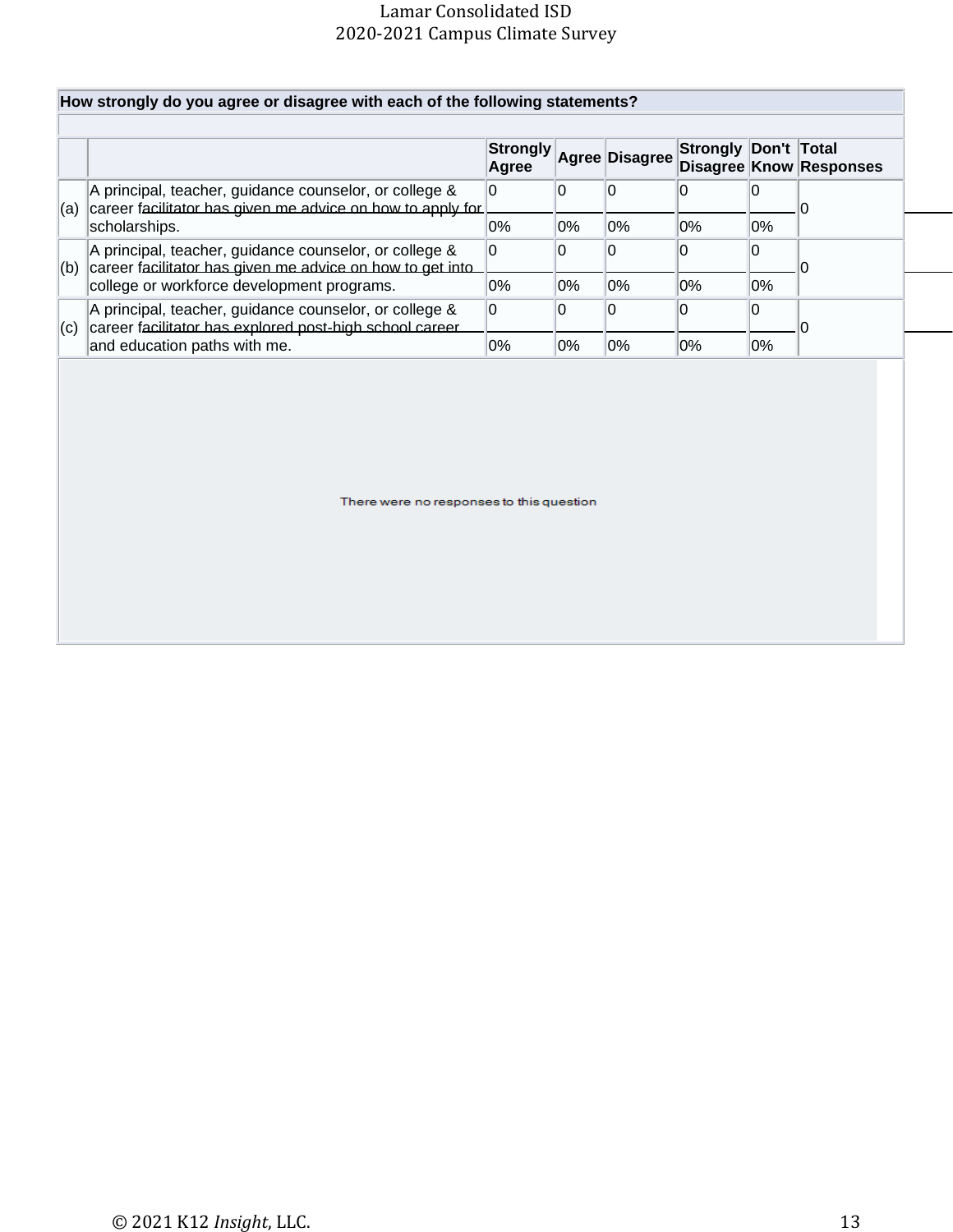|                                                                                      |                                                                                                                                                                                                                 | Agree                                                                |                                       | Agree Disagree | Strongly Don't<br>Disagree Know        |                                 | Total<br><b>Responses</b>                |
|--------------------------------------------------------------------------------------|-----------------------------------------------------------------------------------------------------------------------------------------------------------------------------------------------------------------|----------------------------------------------------------------------|---------------------------------------|----------------|----------------------------------------|---------------------------------|------------------------------------------|
| My parents/quardians ask me about my day at school.<br>(a)                           |                                                                                                                                                                                                                 | 29                                                                   | 15                                    | 3              |                                        | l0                              | 48                                       |
|                                                                                      |                                                                                                                                                                                                                 | 60%                                                                  | 31%                                   | 6%             | 2%                                     | 0%                              |                                          |
| My parents/guardians participate in school activities with                           |                                                                                                                                                                                                                 | 15                                                                   | 18                                    | 8              | $\overline{2}$                         | 4                               | 47                                       |
| lme.                                                                                 |                                                                                                                                                                                                                 | 32%                                                                  | 38%                                   | 17%            | 4%                                     | 9%                              |                                          |
|                                                                                      | 21                                                                                                                                                                                                              | 13                                                                   | 1                                     | l0             | 13                                     | 48                              |                                          |
| (c)                                                                                  |                                                                                                                                                                                                                 |                                                                      | 27%                                   | 2%             | 0%                                     | 27%                             |                                          |
| My parents/guardians or other family members help me<br>(d)                          |                                                                                                                                                                                                                 |                                                                      | 15                                    | 4              | 1                                      | 5                               | 48                                       |
|                                                                                      |                                                                                                                                                                                                                 | 48%                                                                  | 31%                                   | 8%             | 2%                                     | 10%                             |                                          |
|                                                                                      |                                                                                                                                                                                                                 |                                                                      |                                       |                |                                        |                                 |                                          |
| My parents/guardians participate in school activities<br>with me.                    | 32%                                                                                                                                                                                                             |                                                                      | 38%                                   |                |                                        |                                 | $(N = 47)$                               |
| My parents/guardians communicate with my teachers<br>about how I am doing in school. |                                                                                                                                                                                                                 |                                                                      |                                       |                | 27%                                    |                                 | $(N = 48)$                               |
| with my homework if I ask.                                                           |                                                                                                                                                                                                                 |                                                                      |                                       | 31%            | $8\%$                                  |                                 | $(N = 48)$                               |
| $0\%$                                                                                |                                                                                                                                                                                                                 |                                                                      |                                       |                |                                        |                                 |                                          |
|                                                                                      | about how I am doing in school.<br>with my homework if I ask.<br>My parents/quardians ask me about my day at school.-<br>My parents/quardians or other family members help me<br><b>Strongly Agree</b><br>Agree | My parents/guardians communicate with my teachers<br><b>Disagree</b> | 44%<br>23<br>60%<br>44%<br>48%<br>20% | 40%            | 27%<br>60%<br><b>Strongly Disagree</b> | 31%<br>17%<br>80%<br>Don't Know | 6%<br>$(N = 48)$<br>$9\%$<br>10%<br>100% |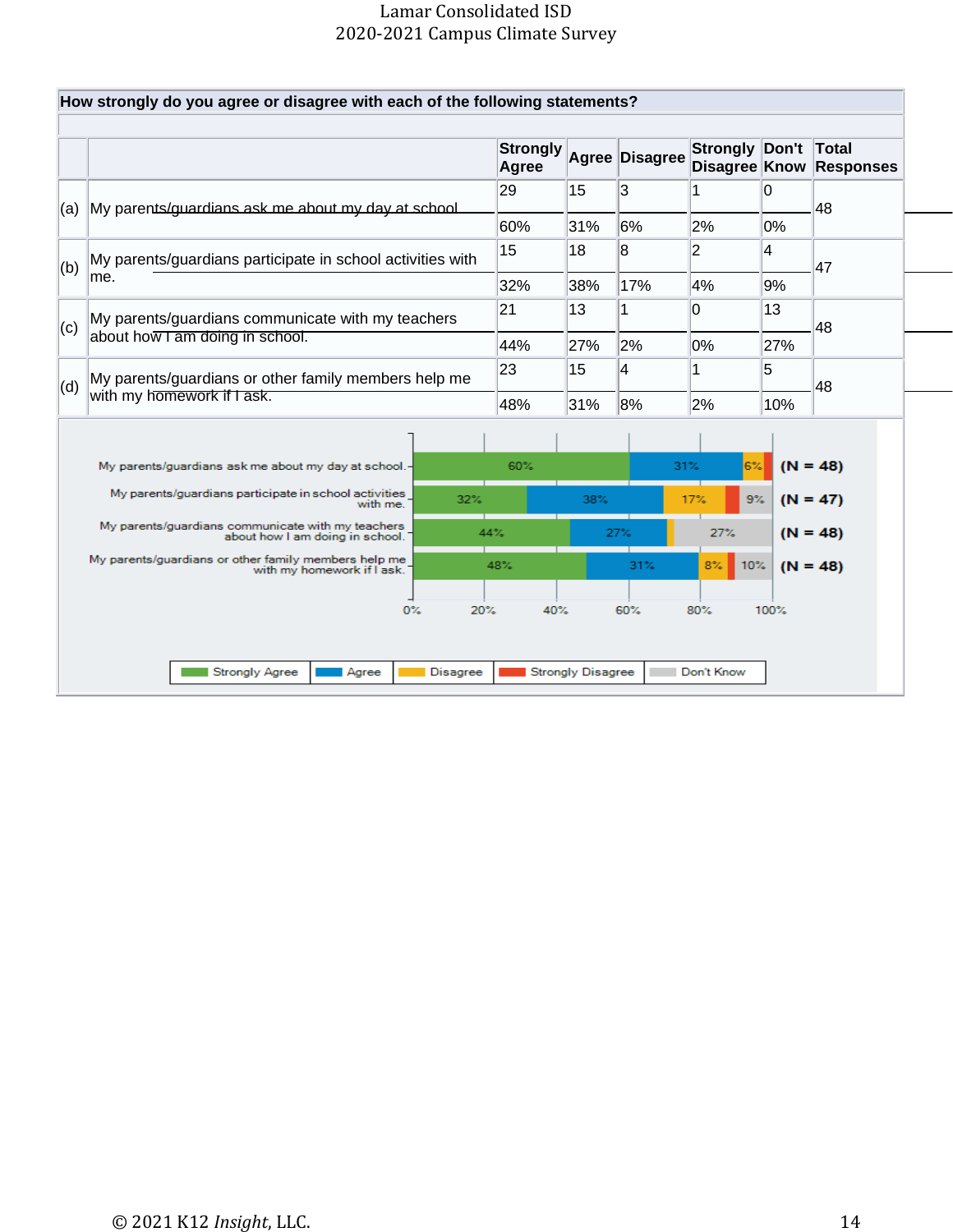|     | How strongly do you agree or disagree with each of the following statements? |                          |              |                |                                        |                |                           |
|-----|------------------------------------------------------------------------------|--------------------------|--------------|----------------|----------------------------------------|----------------|---------------------------|
|     |                                                                              | <b>Strongly</b><br>Agree |              | Agree Disagree | <b>Strongly Don't</b><br>Disagree Know |                | Total<br><b>Responses</b> |
|     |                                                                              | 25                       | 11           | 1              | 3                                      | 8              | 48                        |
| (a) | I feel safe at school                                                        | 52%                      | 23%          | 2%             | 6%                                     | 17%            |                           |
| (b) | I am aware of safety procedures at this school, such as                      | 31                       | 13           | 0              | 1                                      | 3              | 48                        |
|     | evacuate, hold, shelter, lockout or lockdown.                                | 65%                      | 27%          | 0%             | 2%                                     | 6%             |                           |
| (c) | Discipline is enforced fairly at school.                                     | 18                       | 17           | 3              | 1                                      | 17             | 46                        |
|     |                                                                              | 39%                      | 37%          | 7%             | 2%                                     | 15%            |                           |
| (d) | I know what will happen if I break school rules.                             | 24                       | 11           | $ 2\rangle$    | $\overline{2}$                         | 8<br>47        |                           |
|     |                                                                              | 51%                      | 23%          | 4%             | 4%                                     | 17%            |                           |
| (e) | I am not being threatened at this school.                                    | 23                       | 14           | 3              | 1                                      | 6              | 47                        |
|     |                                                                              | 49%                      | 30%          | 6%             | 2%                                     | 13%            |                           |
| (f) | I am not being bullied at this school.                                       | 20                       | 10           | 5              | 2                                      | 10             | 47                        |
|     |                                                                              | 43%                      | 21%          | 11%            | 4%                                     | 21%            |                           |
| (g) | I have not seen alcohol and/or drugs at this school.                         | 27                       | 12           | 0              | 4                                      | 4              | 47                        |
|     |                                                                              | 57%                      | 26%          | 0%             | 9%                                     | 9%             |                           |
| (h) | I feel safe from gang activity at this school.                               | 23                       | 11           | 4              | 1                                      | 8              | 47                        |
|     |                                                                              | 49%                      | 23%          | 9%             | 2%                                     | 17%            |                           |
| (i) | I have not seen weapons in this school.                                      | 27                       | $ 12\rangle$ | 1              | $ 2\rangle$                            | 5              | 47                        |
|     |                                                                              | 57%                      | 26%          | 2%             | 4%                                     | 11%            |                           |
| (j) | I respect the teachers at this school.                                       | 32                       | 11           | 1              | 1                                      | $\overline{2}$ | 47                        |
|     |                                                                              | 68%                      | 23%          | 2%             | 2%                                     | 4%             |                           |
| (k) | I feel that other students are friendly at this school.                      | 16                       | 15           | 8              | $ 2\rangle$                            | 6              | 47                        |
|     |                                                                              | 34%                      | 32%          | 17%            | 4%                                     | 13%            |                           |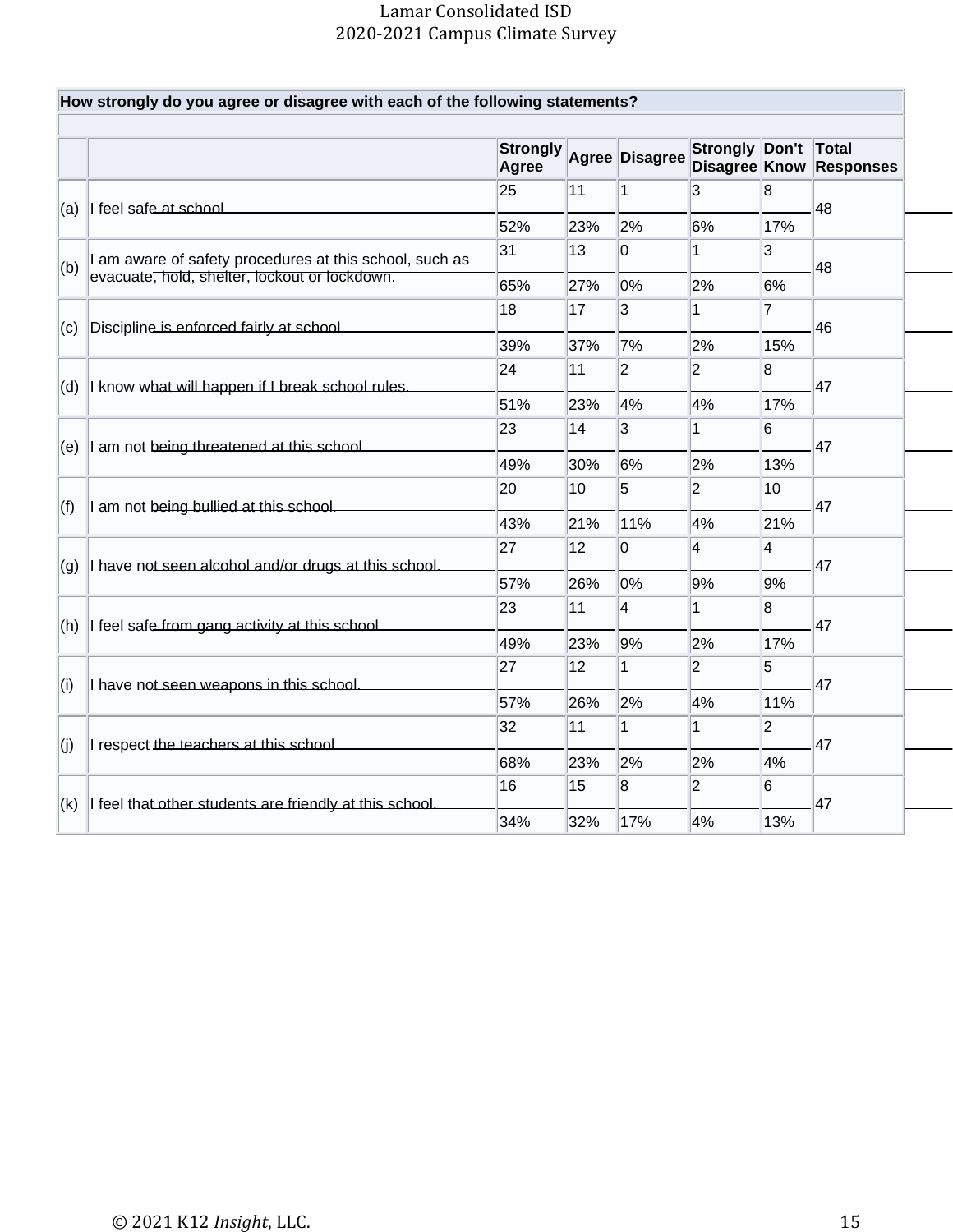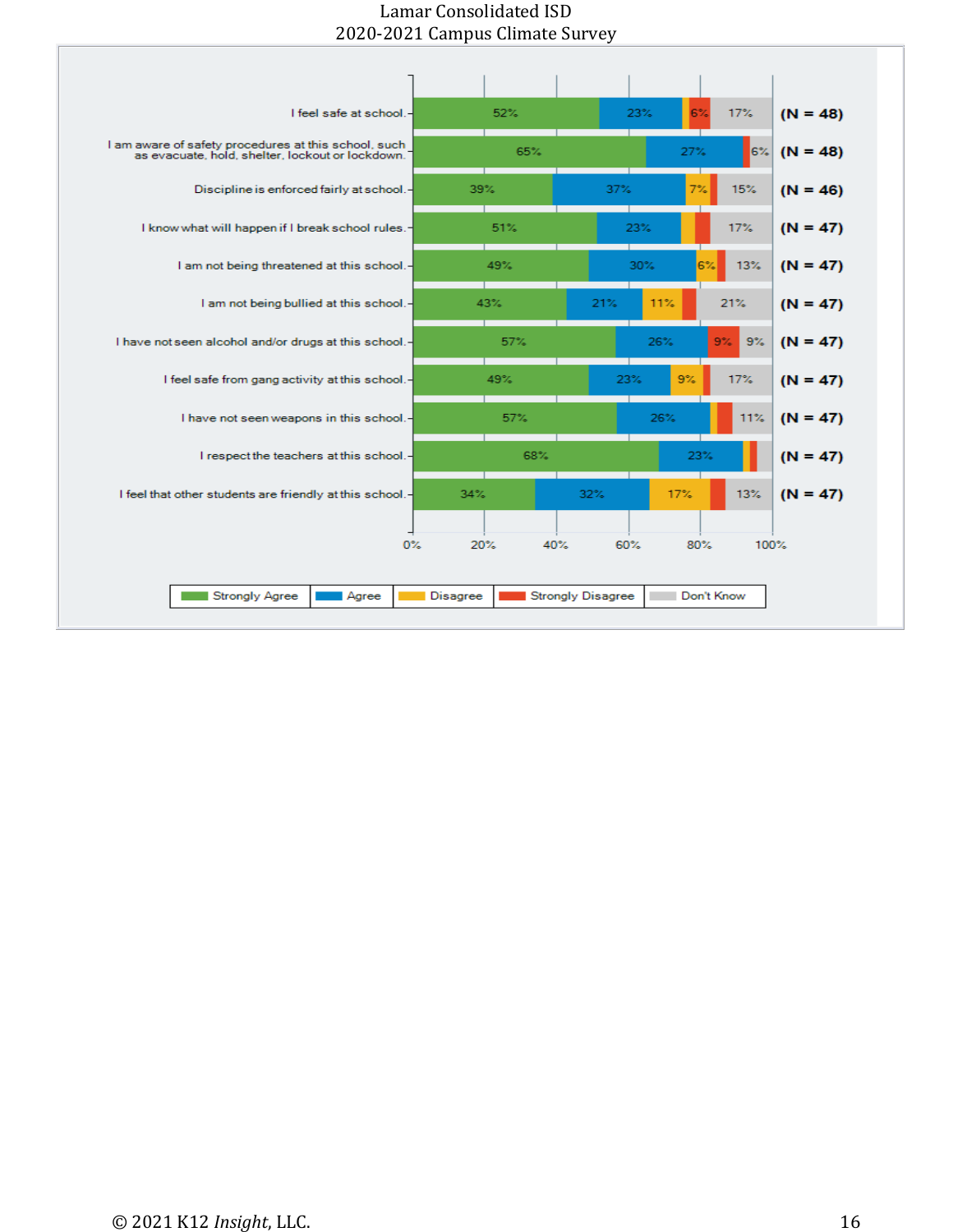|     | <b>Bullying</b>                                                                                           |                 |                          |                          |                |                                       |      |            |
|-----|-----------------------------------------------------------------------------------------------------------|-----------------|--------------------------|--------------------------|----------------|---------------------------------------|------|------------|
|     | How strongly do you agree or disagree with each of the following statements?                              |                 | <b>Strongly</b><br>Agree |                          | Agree Disagree | Strongly Don't Total<br>Disagree Know |      | Responses  |
|     | If I tell a teacher or other adult that someone is bullying                                               |                 | 20                       | 16                       |                | 3                                     | 8    | 48         |
| (a) | me, that person will do something to help.                                                                |                 | 42%                      | 33%                      | 2%             | 6%                                    | 17%  |            |
|     |                                                                                                           |                 | 12                       | 14                       | 10             | 4                                     | 8    | 48         |
| (b) | Students here make it clear that bullying is not tolerated.                                               | 25%             | 29%                      | 21%                      | 8%             | 17%                                   |      |            |
| (c) | Teachers here make it clear that bullying is not tolerated.                                               | 25              | 15                       | $\overline{2}$           | $\overline{2}$ | 4                                     | 48   |            |
|     |                                                                                                           |                 | 52%                      | 31%                      | 4%             | 4%                                    | 8%   |            |
|     | If I tell a teacher or other adult that someone is<br>bullying me, that person will do something to help. | 42%             |                          |                          | 33%            | 6%<br>17%                             |      | $(N = 48)$ |
|     | Students here make it clear that bullying is not<br>tolerated.                                            | 25%             | 29%                      |                          | 21%            | $8\%$<br>17%                          |      | $(N = 48)$ |
|     | Teachers here make it clear that bullying is not<br>tolerated.                                            |                 | 52%                      |                          | 31%            | $8\%$                                 |      | $(N = 48)$ |
|     | 0%                                                                                                        | 20%             | 40%                      |                          | 60%            | 80%                                   | 100% |            |
|     | <b>Strongly Agree</b><br>Agree                                                                            | <b>Disagree</b> |                          | <b>Strongly Disagree</b> |                | Don't Know                            |      |            |

#### **How strongly do you agree or disagree with each of the following statements? Strongly Agree Agree Disagree Strongly Don't Total Disagree Know Responses** 20 4 2 20 1  $(a)$  I have the resources I need for my classes. 47 43% 9% 2% 4% 43% 22 15 3 2 5 (b) I have access to the Internet at home to do my 47schoolwork. 47% 32% 6% 4% 11% 43%  $(N = 47)$ I have the resources I need for my classes. 43%  $9\%$ I have access to the Internet at home to do my<br>schoolwork. 47% 32%  $11%$  $(N = 47)$ 0% 40% 60% 20% 80% 100% Agree Don't Know Strongly Agree Disagree Strongly Disagree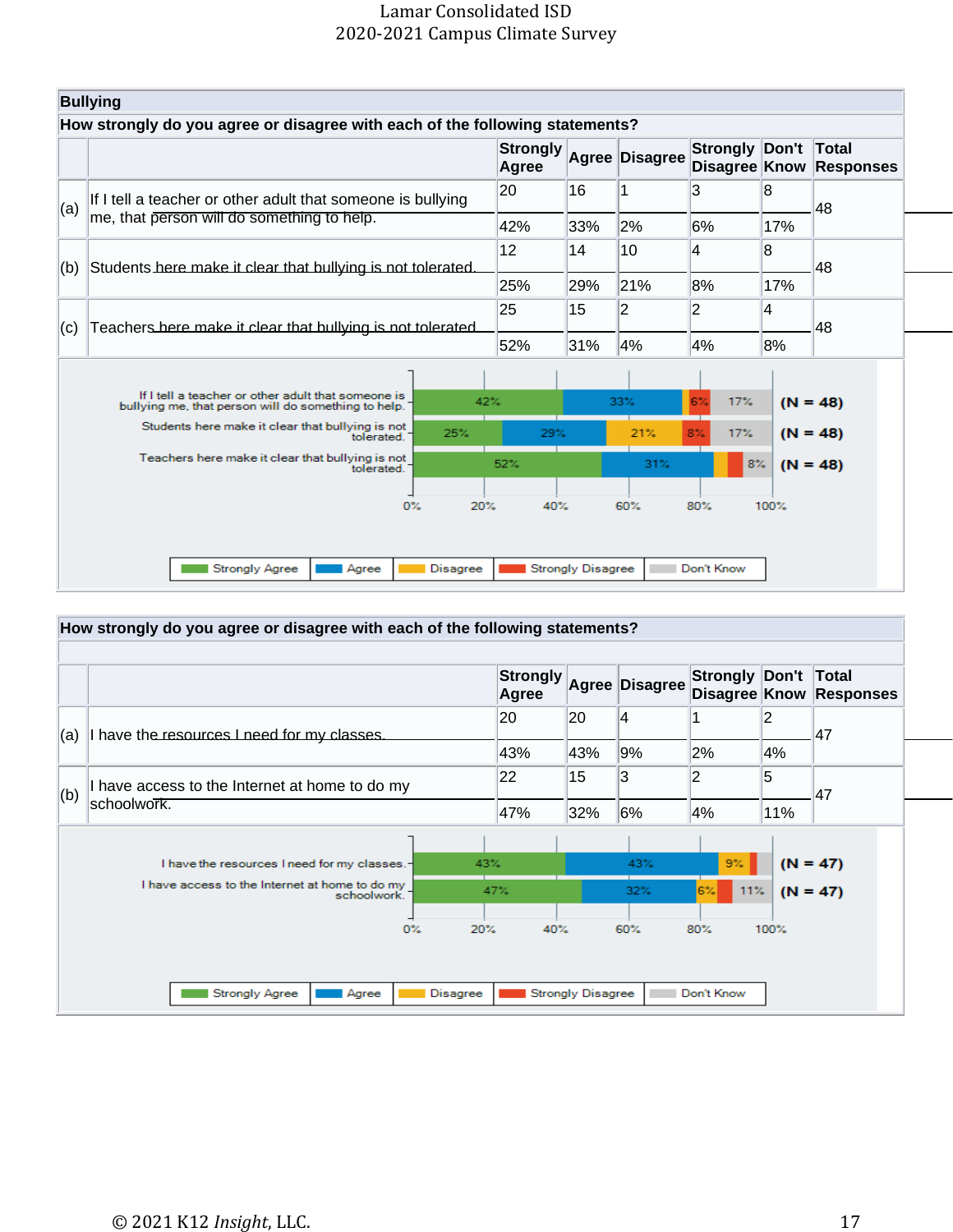

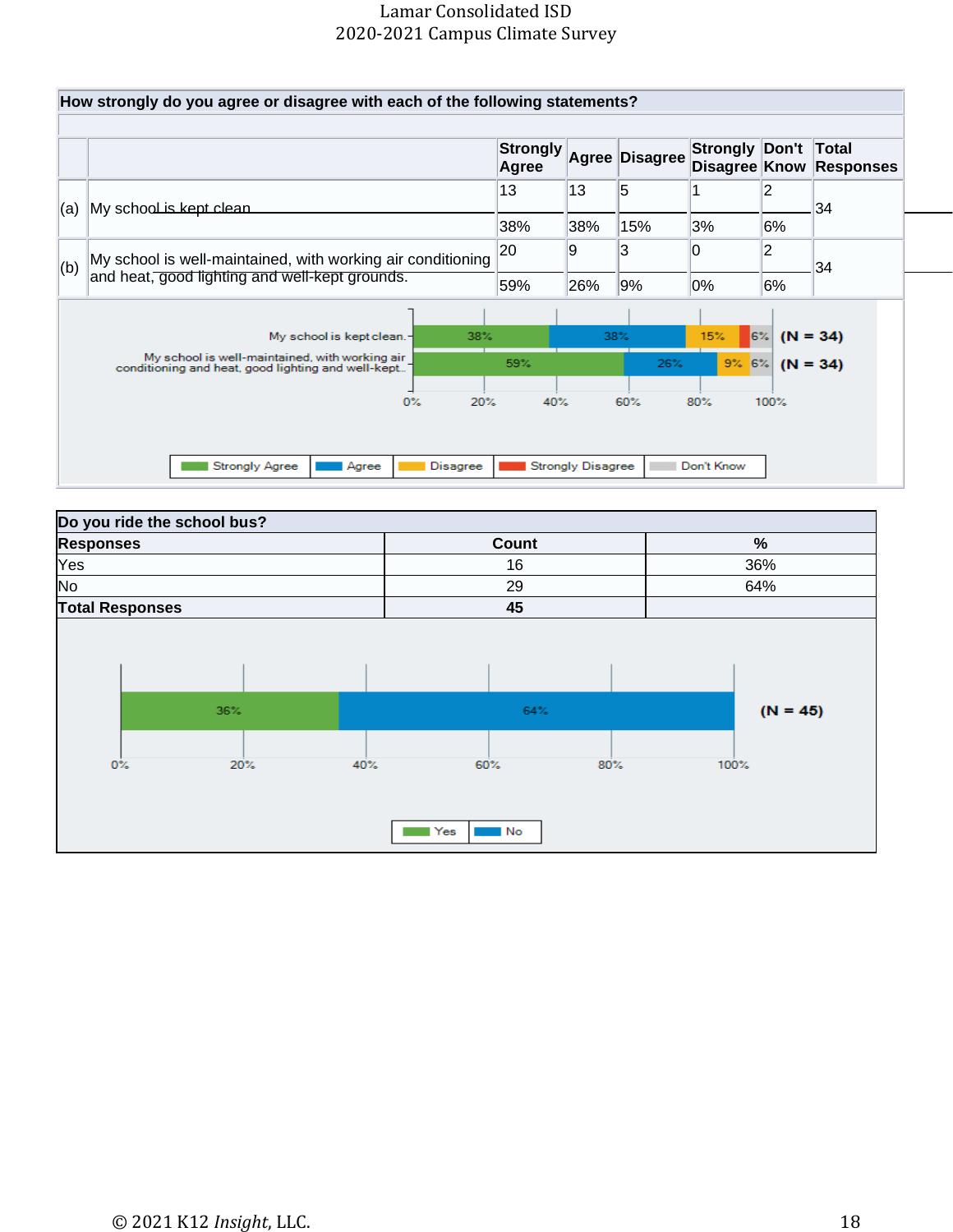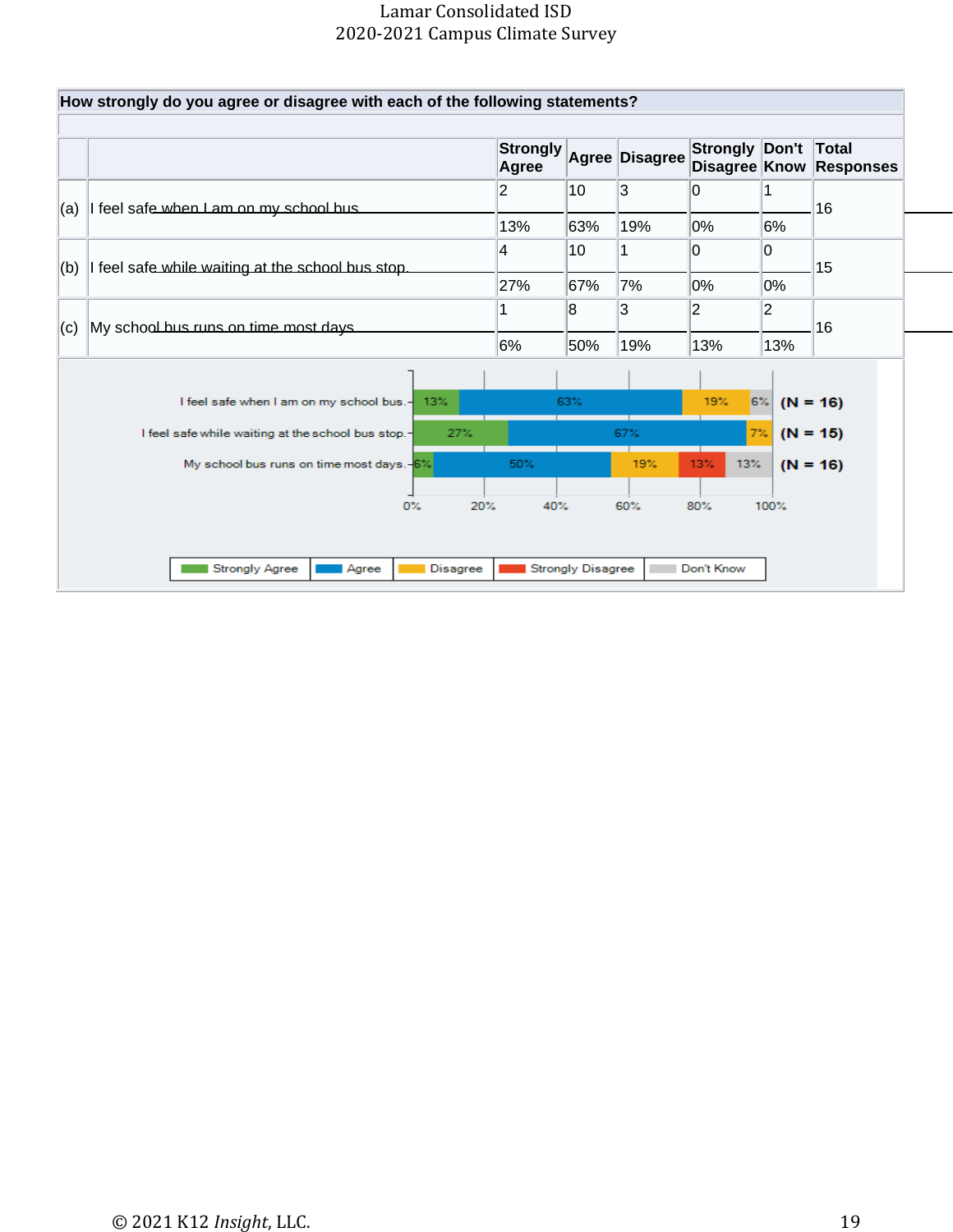|                  |                        | Grade Level (prepopulated, hidden) |     |             |             |  |  |
|------------------|------------------------|------------------------------------|-----|-------------|-------------|--|--|
| <b>Responses</b> |                        |                                    |     | Count       | $\%$        |  |  |
| 05               |                        |                                    |     | 48          | 100%        |  |  |
| 06               |                        |                                    |     | $\mathbf 0$ | $0\%$       |  |  |
| 07               |                        |                                    |     | $\pmb{0}$   | $0\%$       |  |  |
| $\overline{08}$  |                        |                                    |     | $\mathbf 0$ | $0\%$       |  |  |
| 09               |                        |                                    |     | $\mathbf 0$ | $0\%$       |  |  |
| 10               |                        |                                    |     | $\pmb{0}$   | $0\%$       |  |  |
| 11               |                        |                                    |     | $\mathsf 0$ | 0%          |  |  |
| 12               |                        |                                    |     | $\mathsf 0$ | $0\%$       |  |  |
|                  | <b>Total Responses</b> |                                    |     | 48          |             |  |  |
|                  |                        |                                    |     |             | $(N = 48)$  |  |  |
|                  |                        |                                    |     |             |             |  |  |
| $05 -$           |                        |                                    |     |             | 100%        |  |  |
|                  |                        |                                    |     |             |             |  |  |
|                  | $06 - 0%$              |                                    |     |             |             |  |  |
|                  | $07 - 0$ %             |                                    |     |             |             |  |  |
|                  |                        |                                    |     |             |             |  |  |
|                  | $08 - 0$ %             |                                    |     |             |             |  |  |
|                  |                        |                                    |     |             |             |  |  |
|                  | $09 - 0$ %             |                                    |     |             |             |  |  |
|                  |                        |                                    |     |             |             |  |  |
|                  | $10 - 0$ %             |                                    |     |             |             |  |  |
|                  |                        |                                    |     |             |             |  |  |
|                  | $11 - 0$ %             |                                    |     |             |             |  |  |
|                  | $12 - 0$ %             |                                    |     |             |             |  |  |
|                  |                        |                                    |     |             |             |  |  |
|                  |                        |                                    |     |             |             |  |  |
| $0\%$            |                        | 20%                                | 40% | 60%         | 80%<br>100% |  |  |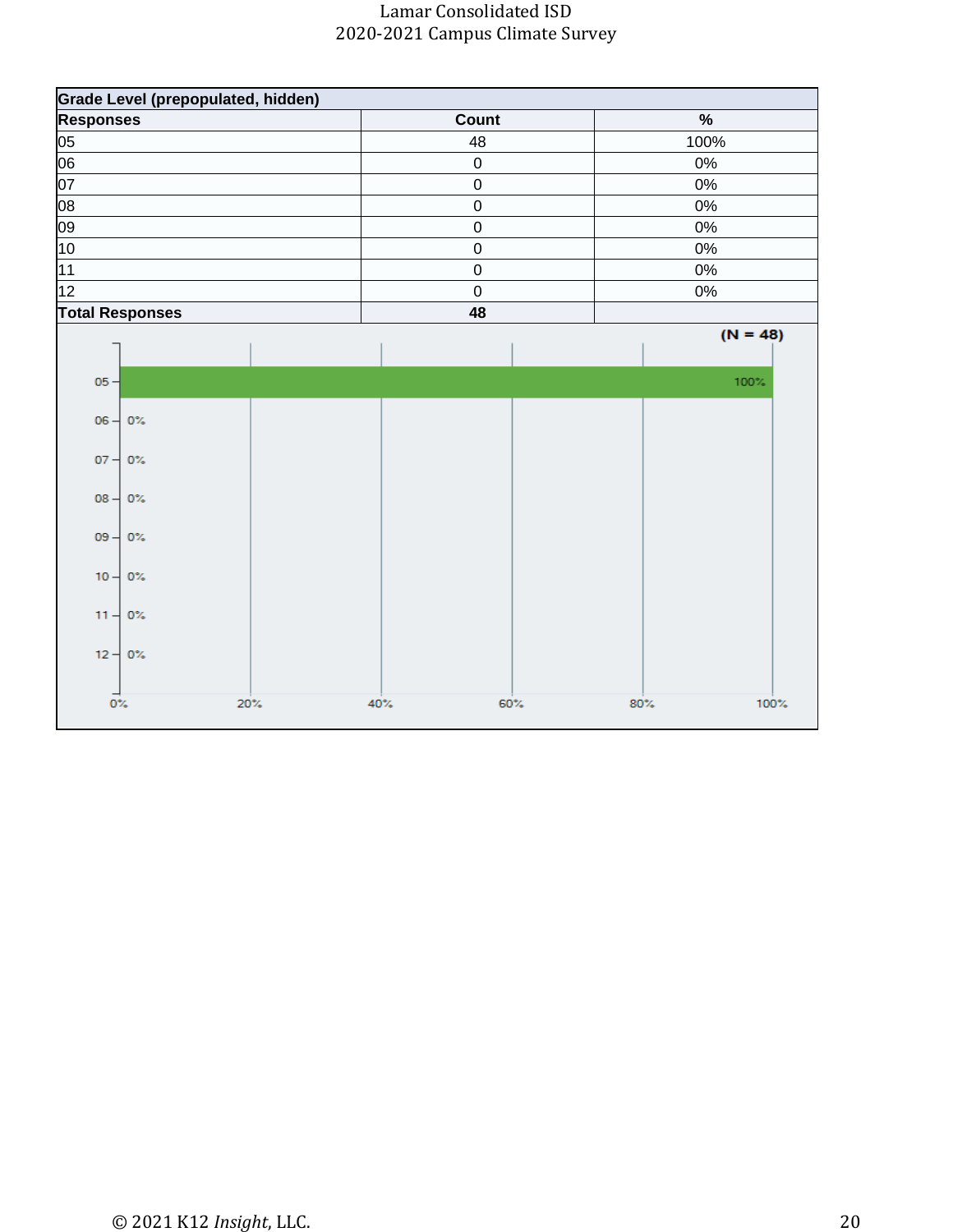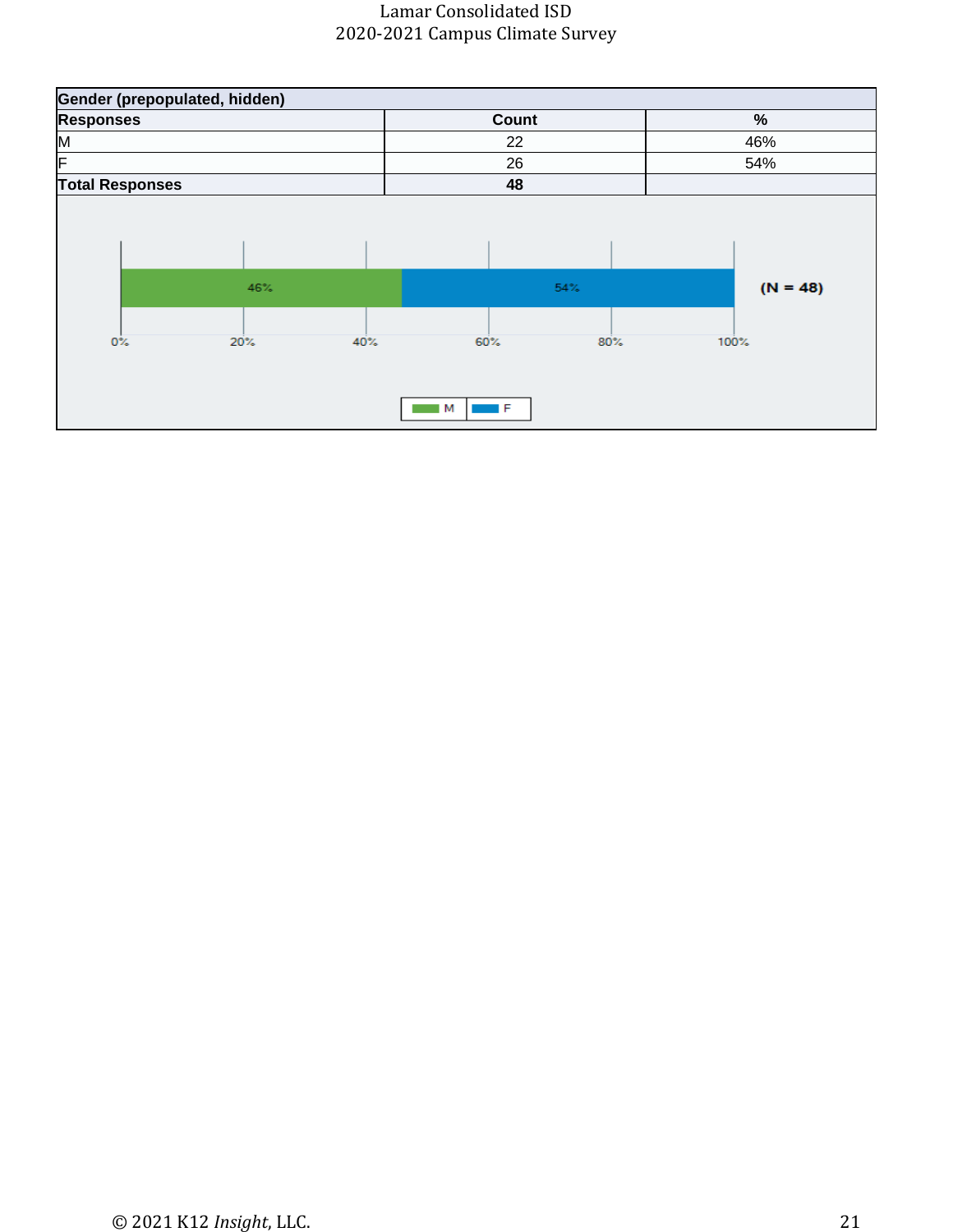| <b>Free or Reduced Price Meal Status (prepopulated, hidden)</b>                                                                            |                   |             |  |  |
|--------------------------------------------------------------------------------------------------------------------------------------------|-------------------|-------------|--|--|
| <b>Responses</b>                                                                                                                           | Count             | %           |  |  |
| Not Economically Disadvantaged                                                                                                             | 6                 | 13%         |  |  |
| Eligible Free                                                                                                                              | 8                 | 17%         |  |  |
| Eligible Reduced                                                                                                                           | $\overline{2}$    | 4%          |  |  |
| Other Economic Disadvantage                                                                                                                | $\mathbf 0$       | 0%          |  |  |
| No Data                                                                                                                                    | 32                | 67%         |  |  |
| <b>Total Responses</b>                                                                                                                     | 48                |             |  |  |
| 13%<br>Not Economically Disadvantaged-<br>Eligible Free-<br>17%<br>Eligible Reduced-<br>4%<br>Other Economic Disadvantage- 0%<br>No Data - | 67%               | $(N = 48)$  |  |  |
| $0\%$                                                                                                                                      | 20%<br>40%<br>60% | 100%<br>80% |  |  |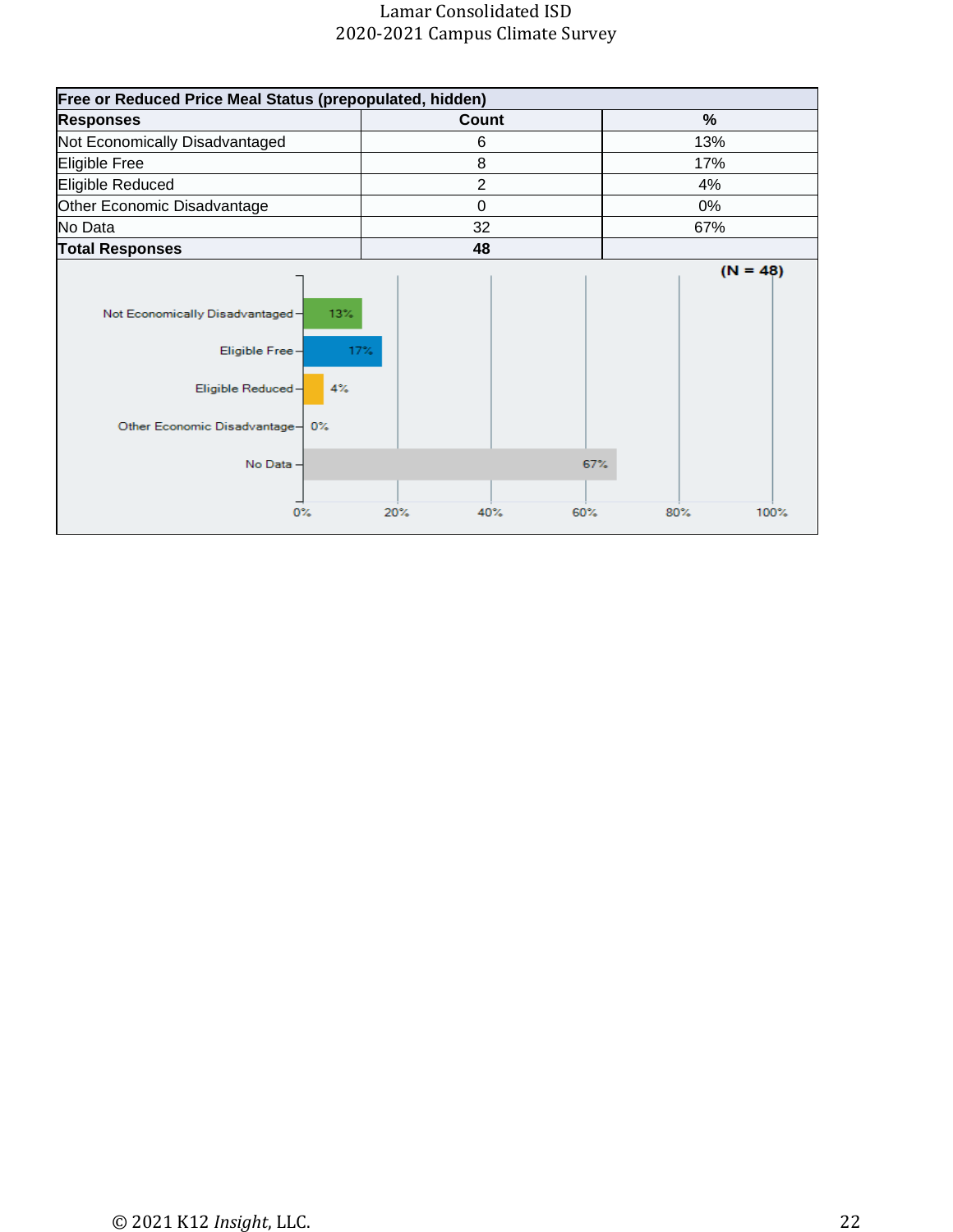| Language Spoken at Home (prepopulated, hidden) |                  |       |  |  |
|------------------------------------------------|------------------|-------|--|--|
| <b>Responses</b>                               | <b>Count</b>     | $\%$  |  |  |
| <b>ENGLISH</b>                                 | 27               | 56%   |  |  |
| SPANISH                                        | 16               | 33%   |  |  |
| <b>YORUBA</b>                                  | 1                | 2%    |  |  |
| <b>CHAOCHOW/TEOCHIU</b>                        | $\pmb{0}$        | 0%    |  |  |
| TAIWANESE/FORMOSAN/MIN NAN                     | $\boldsymbol{0}$ | 0%    |  |  |
| <b>VIETNAMESE</b>                              | $\boldsymbol{0}$ | 0%    |  |  |
| <b>ARABIC</b>                                  | 1                | 2%    |  |  |
| <b>POLISH</b>                                  | $\mathbf 0$      | 0%    |  |  |
| MANDARIN                                       | $\boldsymbol{0}$ | 0%    |  |  |
| <b>OTHER LANGUAGES</b>                         | 1                | 2%    |  |  |
| PORTUGUESE                                     | $\boldsymbol{0}$ | 0%    |  |  |
| FRENCH                                         | $\mathbf 0$      | $0\%$ |  |  |
| CEBUANO                                        | $\mathbf 0$      | 0%    |  |  |
| <b>HINDI</b>                                   | $\mathbf 0$      | 0%    |  |  |
| PILIPINO                                       | $\mathbf 0$      | $0\%$ |  |  |
| GUJARATI                                       | $\mathbf 0$      | 0%    |  |  |
| MALAYALAM                                      | $\mathbf 0$      | 0%    |  |  |
| <b>LUGANDA</b>                                 | $\mathbf 0$      | 0%    |  |  |
| <b>SWAHILI</b>                                 | $\mathbf 0$      | 0%    |  |  |
| <b>GERMAN</b>                                  | $\pmb{0}$        | $0\%$ |  |  |
| <b>LAOTIAN</b>                                 | $\mathbf 0$      | 0%    |  |  |
| <b>THAI</b>                                    | $\mathbf 0$      | $0\%$ |  |  |
| <b>HUNGARIAN</b>                               | $\boldsymbol{0}$ | 0%    |  |  |
| <b>FARSI</b>                                   | $\boldsymbol{0}$ | 0%    |  |  |
| <b>LINGALA</b>                                 | $\mathbf 0$      | 0%    |  |  |
| <b>KOREAN</b>                                  | 1                | 2%    |  |  |
| <b>TURKISH</b>                                 | $\boldsymbol{0}$ | 0%    |  |  |
| URDU                                           | $\boldsymbol{0}$ | $0\%$ |  |  |
| <b>IBO/IGBO</b>                                | 1                | 2%    |  |  |
| <b>TAMIL</b>                                   | $\mathbf 0$      | 0%    |  |  |
| CANTONESE                                      | $\mathbf 0$      | 0%    |  |  |
| <b>BOSNIAN</b>                                 | $\mathbf 0$      | 0%    |  |  |
| <b>AMHARIC</b>                                 | $\mathbf 0$      | 0%    |  |  |
| <b>BENGALI</b>                                 | $\boldsymbol{0}$ | 0%    |  |  |
| <b>INDONESIAN</b>                              | $\mathbf 0$      | 0%    |  |  |
| <b>AKAN</b>                                    | $\mathbf 0$      | 0%    |  |  |
| <b>RUSSIAN</b>                                 | $\mathbf 0$      | 0%    |  |  |
| <b>SIKKIMESE</b>                               | $\mathbf 0$      | 0%    |  |  |
| PASHTO                                         | $\mathbf 0$      | 0%    |  |  |
| <b>EFIK</b>                                    | $\mathbf 0$      | 0%    |  |  |
| LITHUANIAN                                     | $\boldsymbol{0}$ | 0%    |  |  |
| SOTHO                                          | $\mathbf 0$      | 0%    |  |  |
| CAMBODIAN                                      | $\mathbf 0$      | 0%    |  |  |
| PANJABI                                        | $\boldsymbol{0}$ | 0%    |  |  |
| <b>JAPANESE</b>                                | $\mathbf 0$      | 0%    |  |  |
| <b>TIGRINYA</b>                                | $\boldsymbol{0}$ | 0%    |  |  |
| No Data                                        | $\mathbf 0$      | 0%    |  |  |
| <b>ETHIOPIC</b>                                | $\mathbf 0$      | 0%    |  |  |
| <b>NORWEGIAN</b>                               | $\mathbf 0$      | $0\%$ |  |  |
| <b>SWEDISH</b>                                 | $\mathbf 0$      | 0%    |  |  |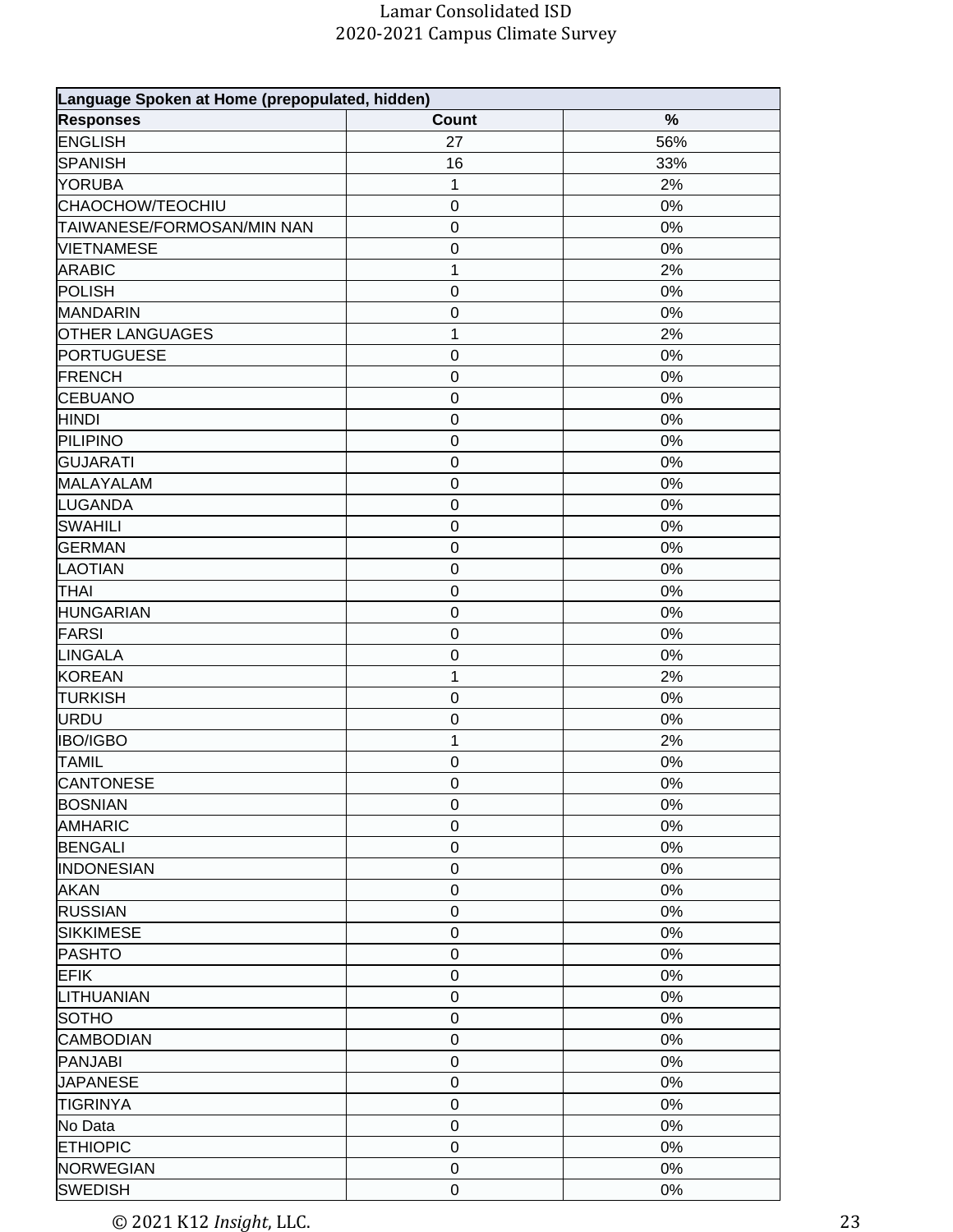| 0           | 0%    |
|-------------|-------|
| $\mathsf 0$ | $0\%$ |
| 0           | $0\%$ |
| 0           | 0%    |
| 0           | 0%    |
| 0           | $0\%$ |
| 0           | $0\%$ |
| $\mathsf 0$ | $0\%$ |
| 0           | $0\%$ |
| 0           | $0\%$ |
| $\mathbf 0$ | 0%    |
| 0           | $0\%$ |
| 0           | $0\%$ |
| 0           | $0\%$ |
| 0           | $0\%$ |
| 0           | $0\%$ |
| 0           | $0\%$ |
| $\mathbf 0$ | $0\%$ |
| 0           | $0\%$ |
| 0           | $0\%$ |
| $\mathbf 0$ | $0\%$ |
| $\mathsf 0$ | $0\%$ |
| 0           | $0\%$ |
| 0           | $0\%$ |
| $\mathbf 0$ | 0%    |
| 48          |       |
|             |       |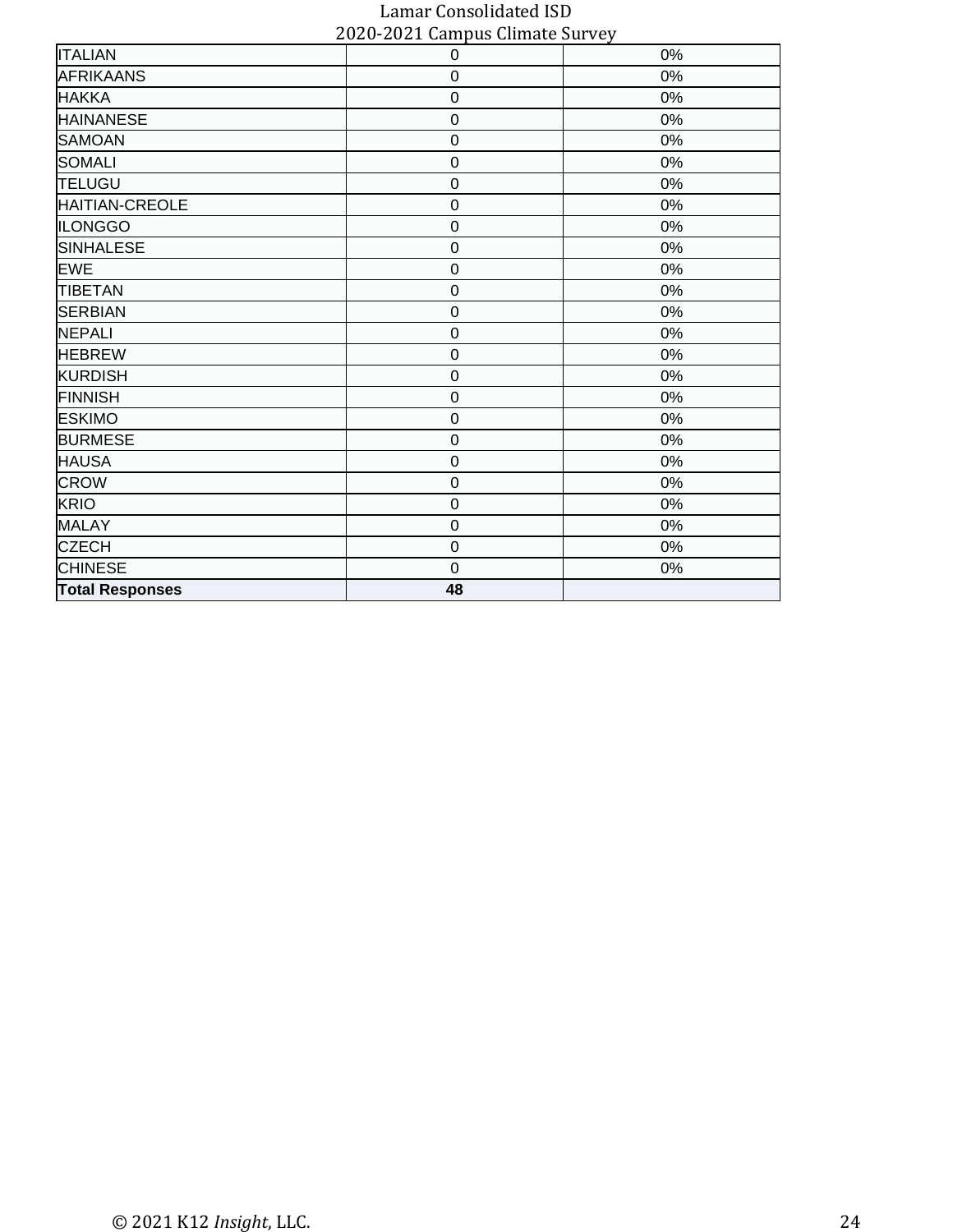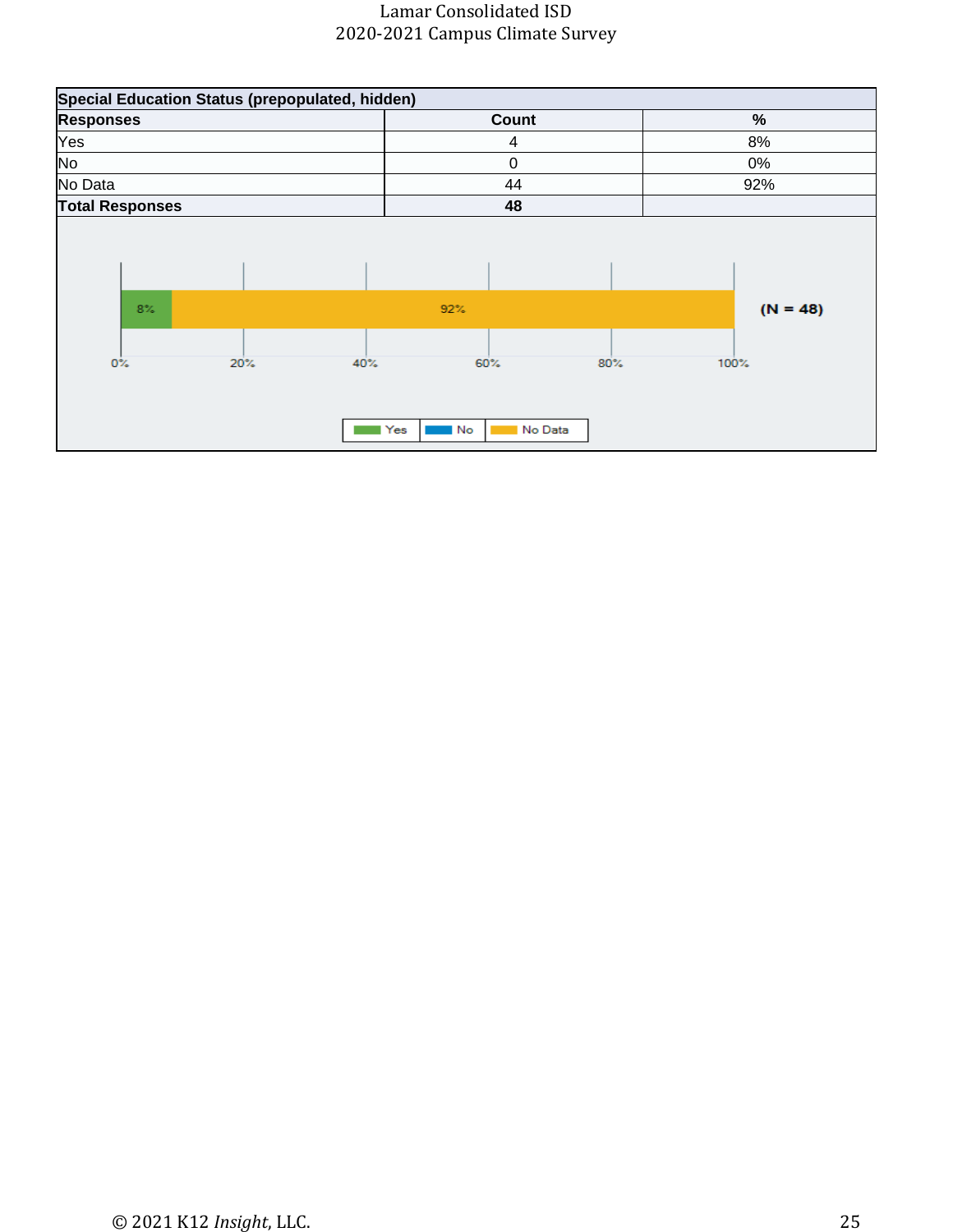